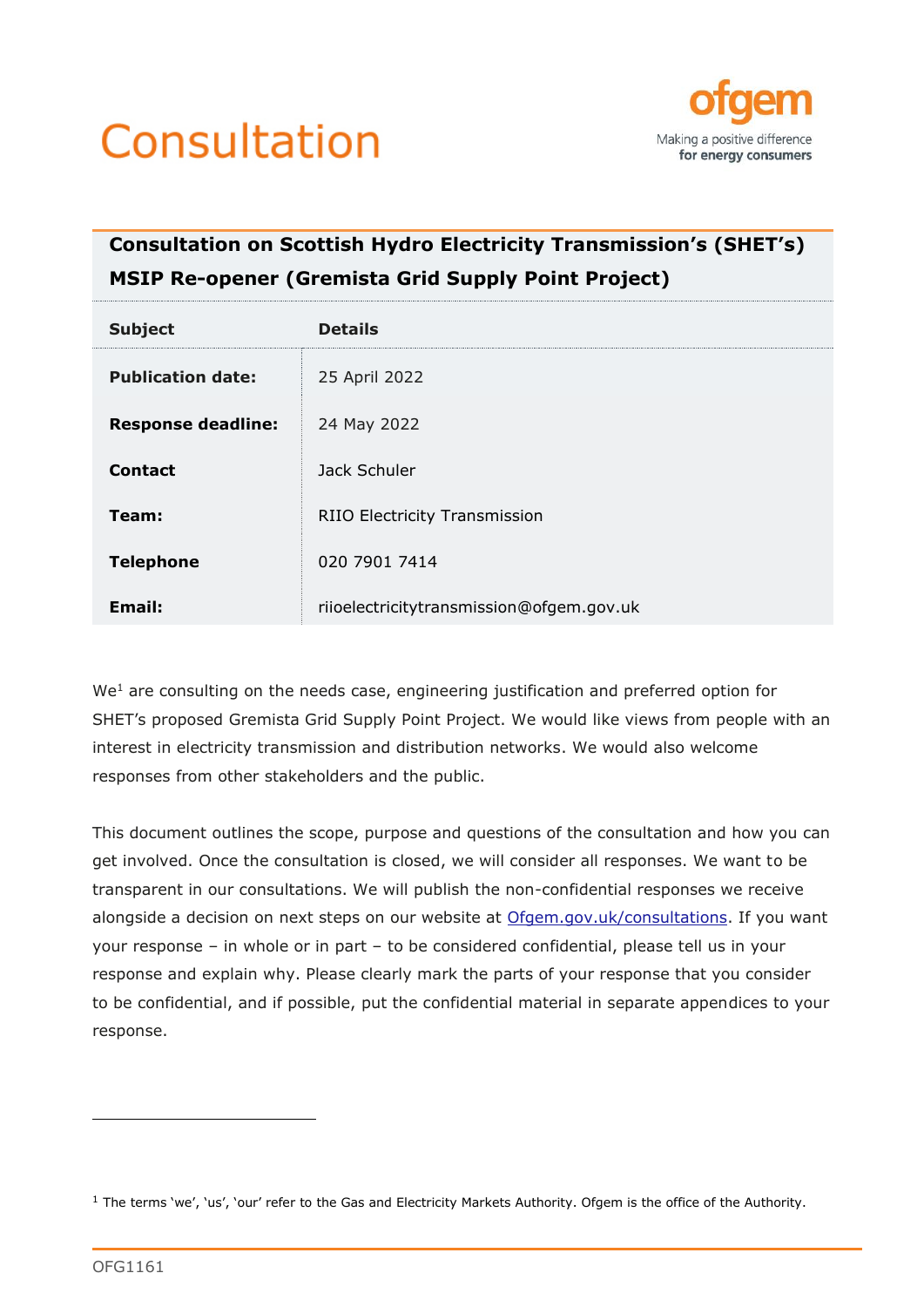#### © Crown copyright 2022

The text of this document may be reproduced (excluding logos) under and in accordance with the terms of the [Open Government Licence.](http://www.nationalarchives.gov.uk/doc/open-government-licence/version/3/)

Without prejudice to the generality of the terms of the Open Government Licence the material that is reproduced must be acknowledged as Crown copyright and the document title of this document must be specified in that acknowledgement.

Any enquiries related to the text of this publication should be sent to Ofgem at: 10 South Colonnade, Canary Wharf, London, E14 4PU. Alternatively, please call Ofgem on 0207 901 7000.

This publication is available at [www.ofgem.gov.uk.](http://www.ofgem.gov.uk/) Any enquiries regarding the use and re-use of this information resource should be sent to: [psi@nationalarchives.gsi.gov.uk](mailto:psi@nationalarchives.gsi.gov.uk)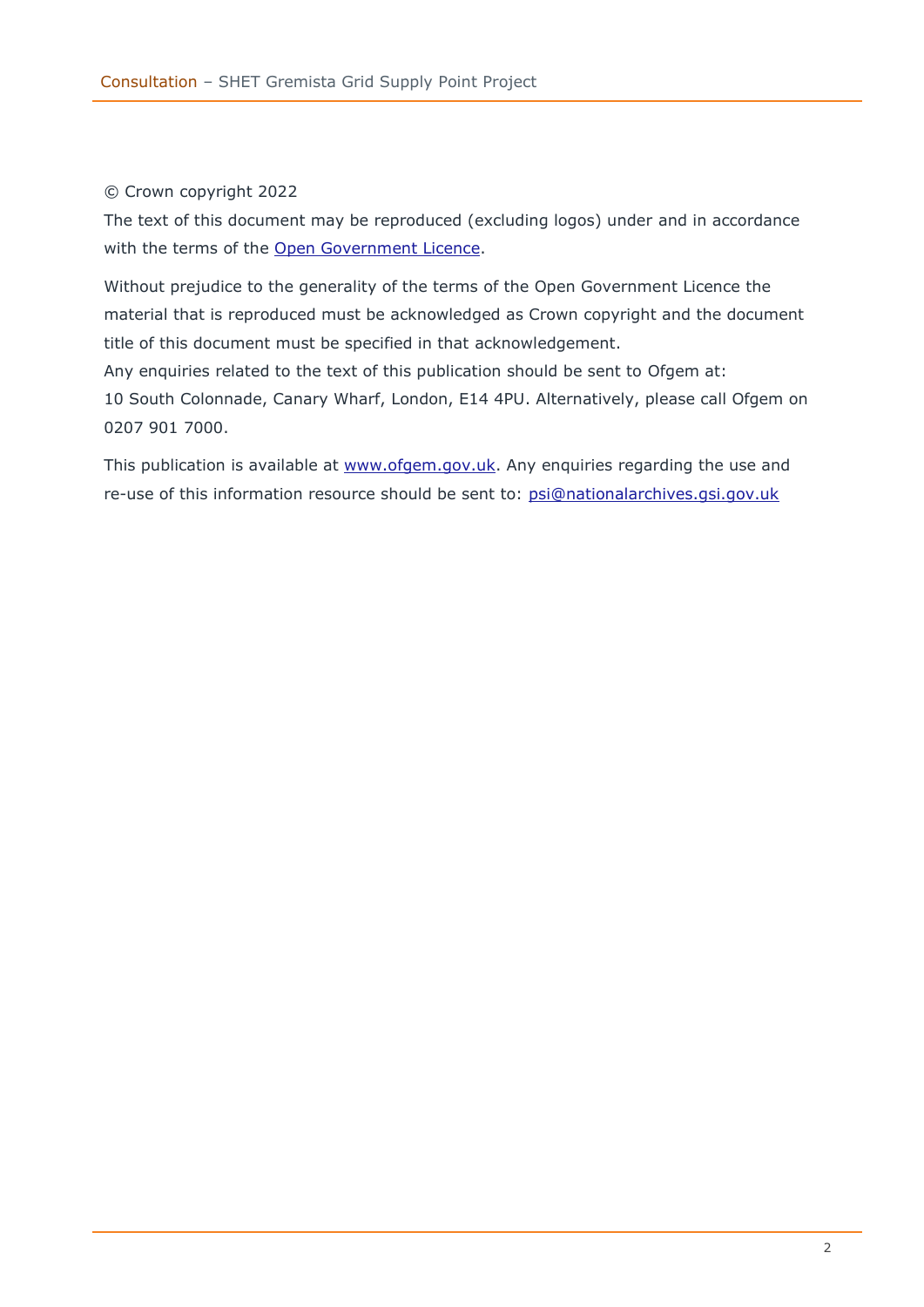# **Contents**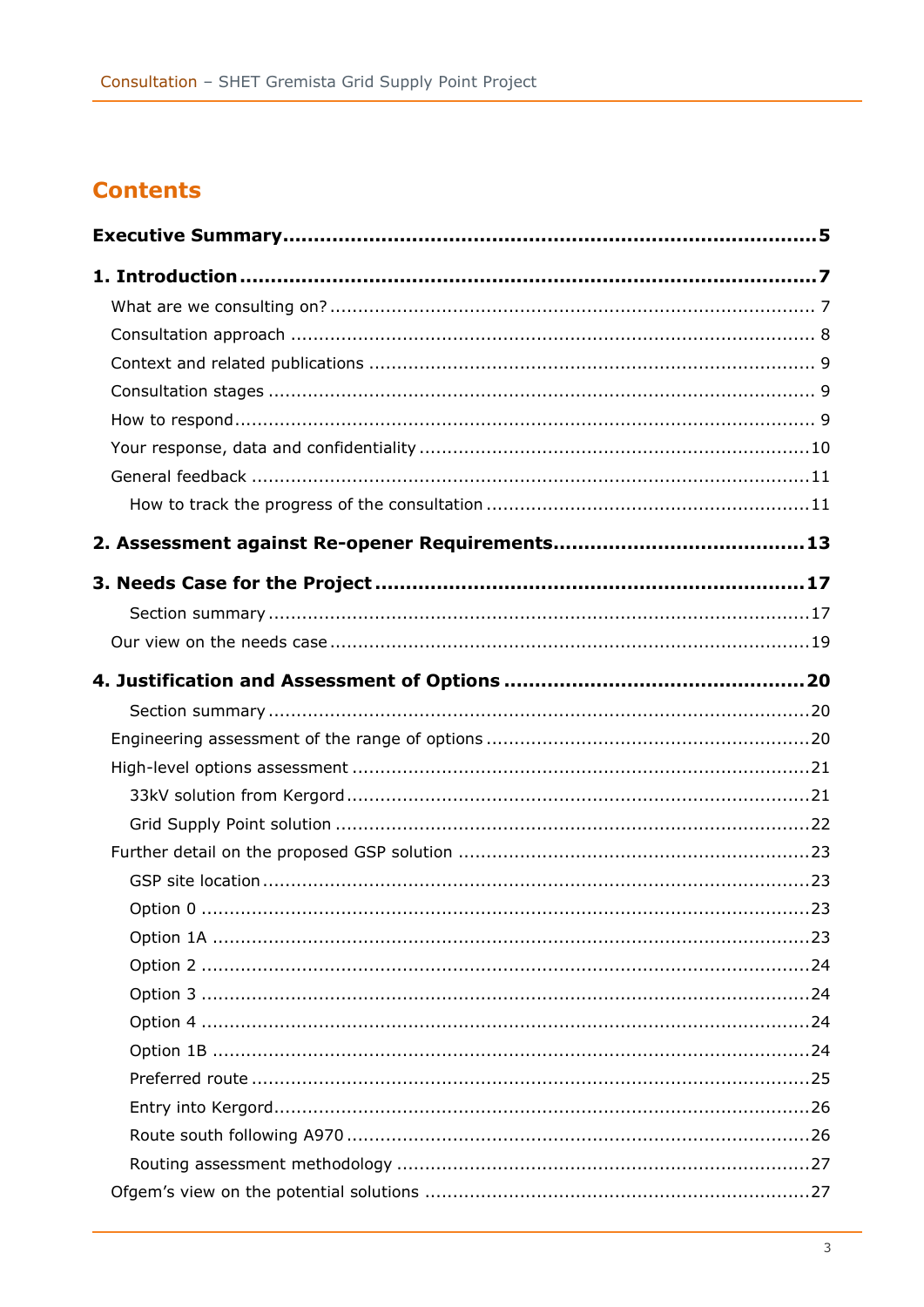| Appendix 2 - Summary of GSP site selection risk assessment 35 |  |
|---------------------------------------------------------------|--|
|                                                               |  |
|                                                               |  |
|                                                               |  |
|                                                               |  |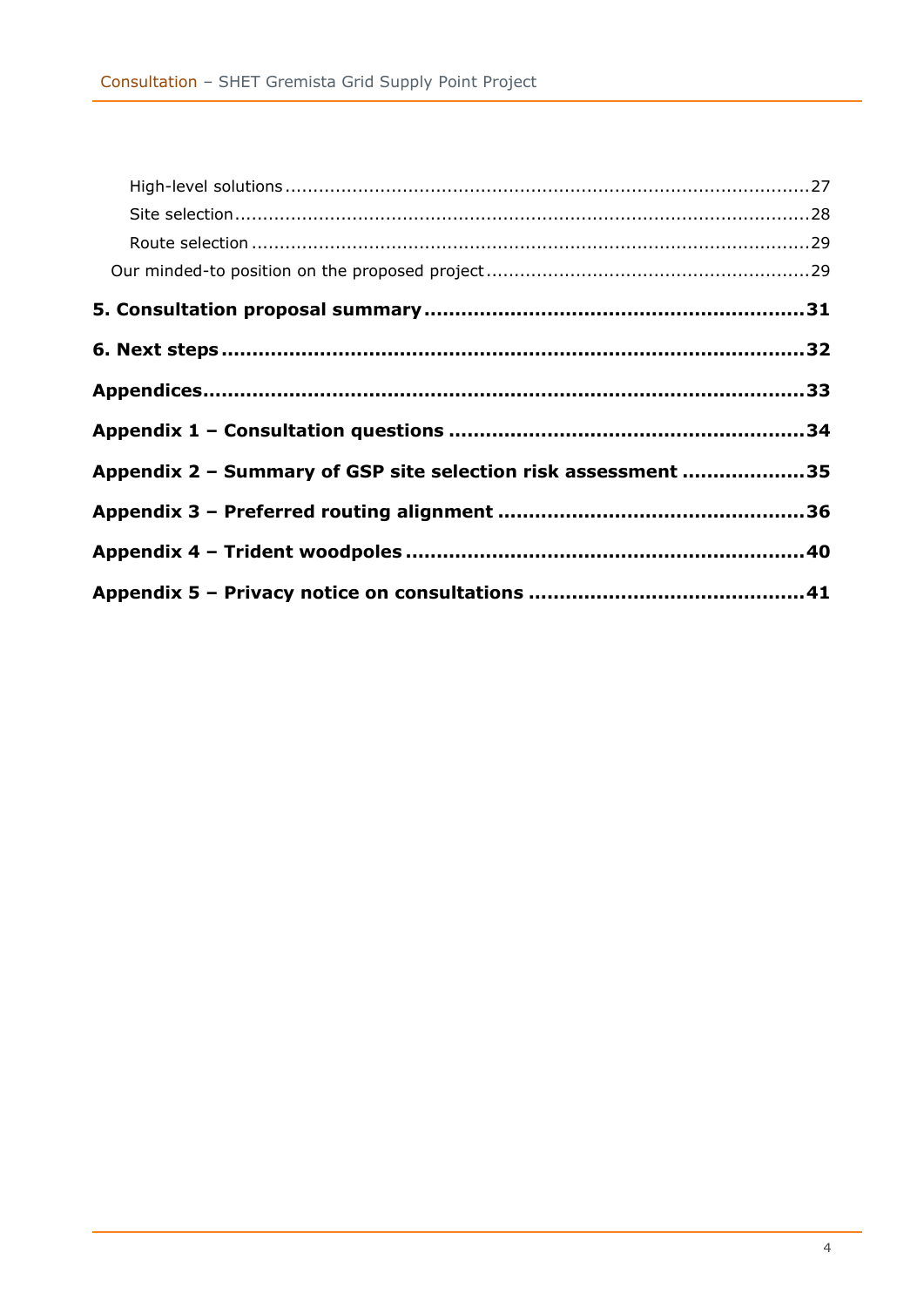### <span id="page-4-0"></span>**Executive Summary**

The RIIO-ET2 price control runs from 1 April 2021 until 31 March 2026. It includes a range of Uncertainty Mechanisms (UMs) that will allow us to assess further funding during RIIO-ET2 as the need, cost or timing of works becomes clearer. This ensures that consumers fund projects only when there is clear evidence of benefit and we have clarity on likely costs. These mechanisms also ensure that the RIIO-ET2 price control has flexibility to adapt as the pathways to Net Zero become clearer.

Where possible, we have set automatic UMs, such as the Generation and Demand Connection Volume Drivers, which provide Electricity Transmission Owner (ETOs) with immediate funding when they are required to undertake new customer connection works. In other areas, where the degree of uncertainty is too great to allow for an automatic mechanism, we set "reopeners" which will allow us to robustly assess ETO proposals once information with sufficient accuracy is made available.

The Medium Sized Investment Projects (MSIP) re-opener provides ETOs with an annual opportunity to request additional funding for sub-£100m projects, many of which may be critical for achieving Net Zero targets. It was developed to ensure that ETOs are able to undertake necessary investments in the transmission network, funding for which has not been provided in RIIO baseline allowances.

An ETO can submit a request for additional funding for activities outlined in Special Condition  $(SpC)$  3.14.6 of SHET's Electricity Transmission Licence<sup>2</sup> via the MSIP re-opener during specific "windows" (each regulatory year between 25 January and 31 January) where it considers a project to be atypical in scope and where the forecast costs are expected to be less than £100m. Projects that meet the criteria will be eligible for consideration and scrutiny by Ofgem, who will assess the needs case and the level of efficient costs.

This document summarises the MSIP submission received from SHET for the Gremista Grid Supply Point project and sets out our minded-to view to approve the needs case and preferred option to address the needs case. Ofgem will undertake an assessment of the

<sup>&</sup>lt;sup>2</sup> Decision on the proposed modifications to the RIIO-2 Transmission, Gas Distribution and Electricity [System Operator licence conditions -](https://www.ofgem.gov.uk/publications/decision-proposed-modifications-riio-2-transmission-gas-distribution-and-electricity-system-operator-licence-conditions-1-april-2022) 1 April 2022 | Ofgem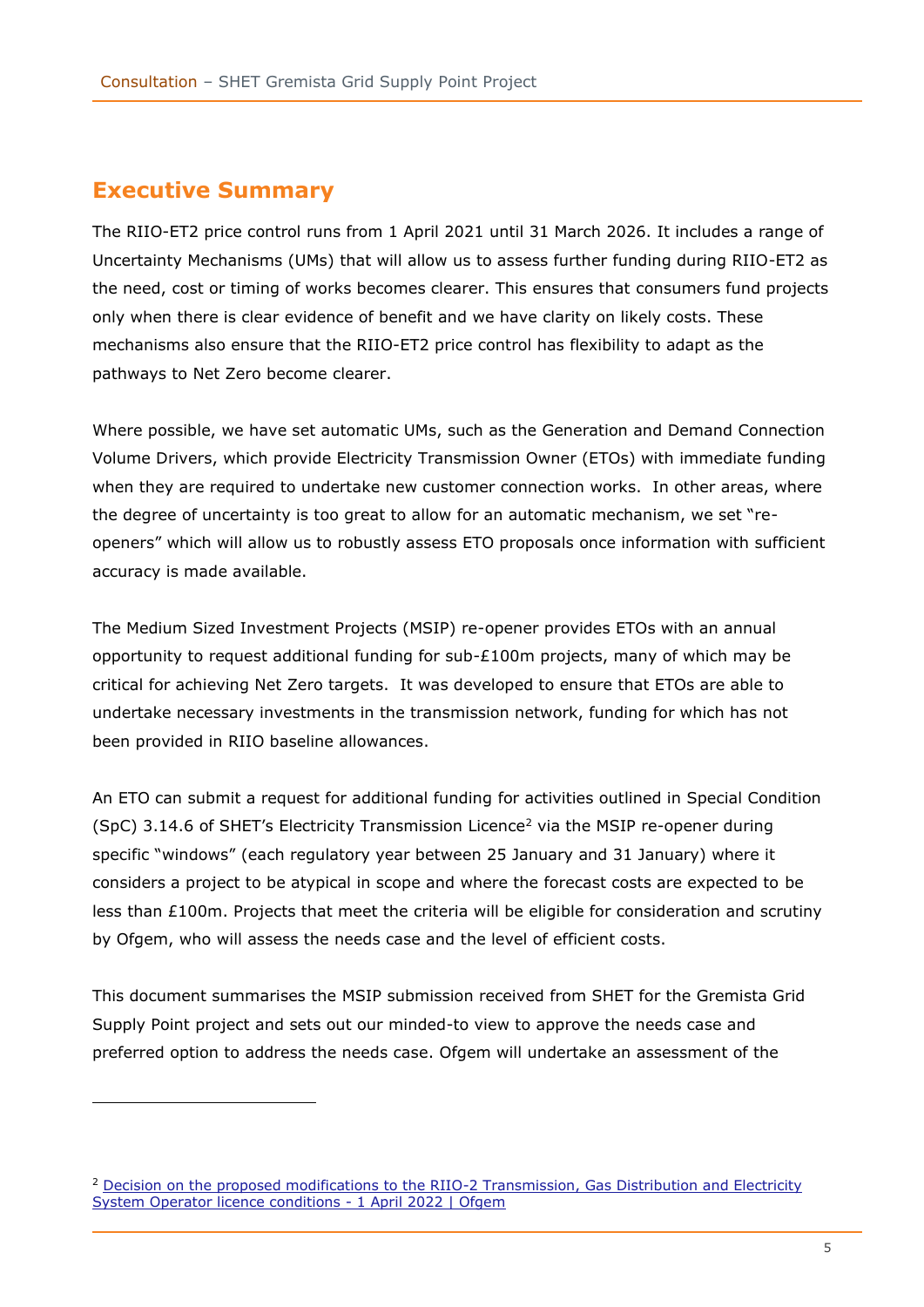efficient costs following SHET's submission of detailed costs in January 2023. Final approval of the project is subject to approval of the efficient costs.

We welcome views from stakeholders on our minded-to views on the project outlined in Chapters 3 to 5.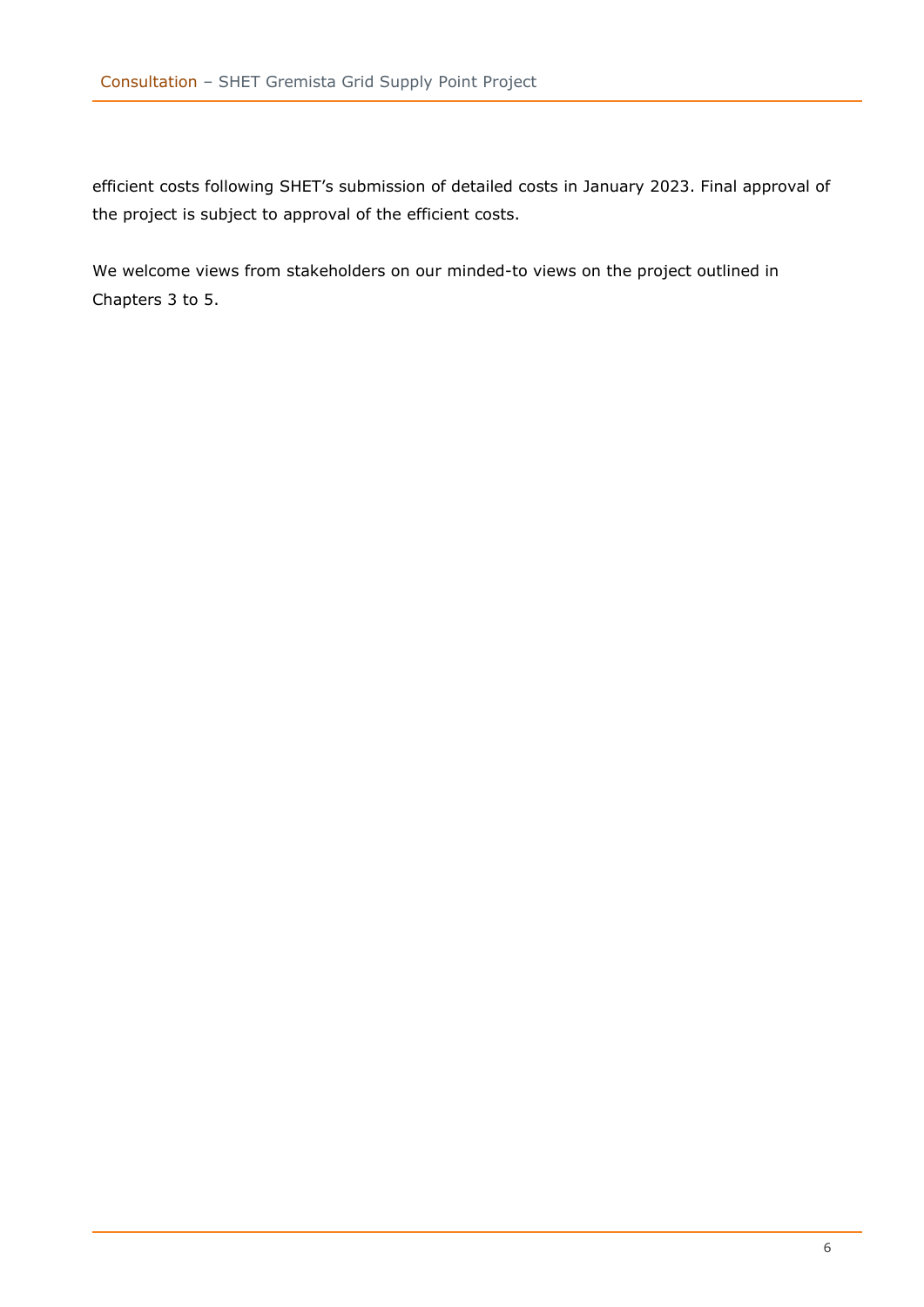# <span id="page-6-0"></span>**1. Introduction**

## <span id="page-6-1"></span>**What are we consulting on?**

We are consulting on the needs case, optioneering and preferred option for the  $1.1.$ installation of a Grid Supply Point<sup>3</sup> (GSP) in Gremista, submitted by SHET under its MSIP reopener submission in January 2022.

 $1.2.$ The MSIP licence condition<sup>4</sup> provides for companies to make re-opener submissions during the RIIO-2 price control period for projects that meet certain conditions in their licences. SHET regards this project as having met the criteria relating to Demand Connection projects. 5

 $1.3.$ Shetland is not currently connected to the mainland transmission system. It is instead served by an isolated distribution network with two main generation sources, a dieselgenerated power station at Lerwick and a small wind generation station. With the Lerwick Power Station<sup>6</sup> (LPS) nearing the end of its operational life, security of supply for Shetland must be ensured via alternative means.

 $1.4.$ Scottish Hydro Electric Power Distribution (SHEPD), the Distribution Network Operator (DNO) that run the low voltage system on Shetland, submitted analysis which they believed demonstrated that the most economic and efficient solution to deliver enduring security of supply was by utilising the Shetland HVDC Link.<sup>7</sup> SHET aim to facilitate this connection by establishing a GSP in Gremista.

 $3$  A Grid Supply Point (GSP) is a Systems Connection Point at which the transmission system is connected to a distribution system.

<sup>4</sup> [Electricity Transmission Licence,](https://www.ofgem.gov.uk/publications/decision-proposed-modifications-riio-2-transmission-gas-distribution-and-electricity-system-operator-licence-conditions-1-april-2022) Special Condition (SpC) 3.14 | Ofgem

 $5$  SpC 3.14.6(b)

<sup>6</sup> Lerwick Power Station, located in Gremista, is diesel-fuelled and generates a total of 66 MW of power. <sup>7</sup> [Decision on Scottish Hydro Electric Power Distribution's proposals to contribute towards proposed](https://www.ofgem.gov.uk/publications/decision-scottish-hydro-electric-power-distributions-proposals-contribute-towards-proposed-electricity-transmission-links-shetland-western-isles-and-orkney) 

[electricity transmission links to Shetland, Western Isles and Orkney | Ofgem](https://www.ofgem.gov.uk/publications/decision-scottish-hydro-electric-power-distributions-proposals-contribute-towards-proposed-electricity-transmission-links-shetland-western-isles-and-orkney)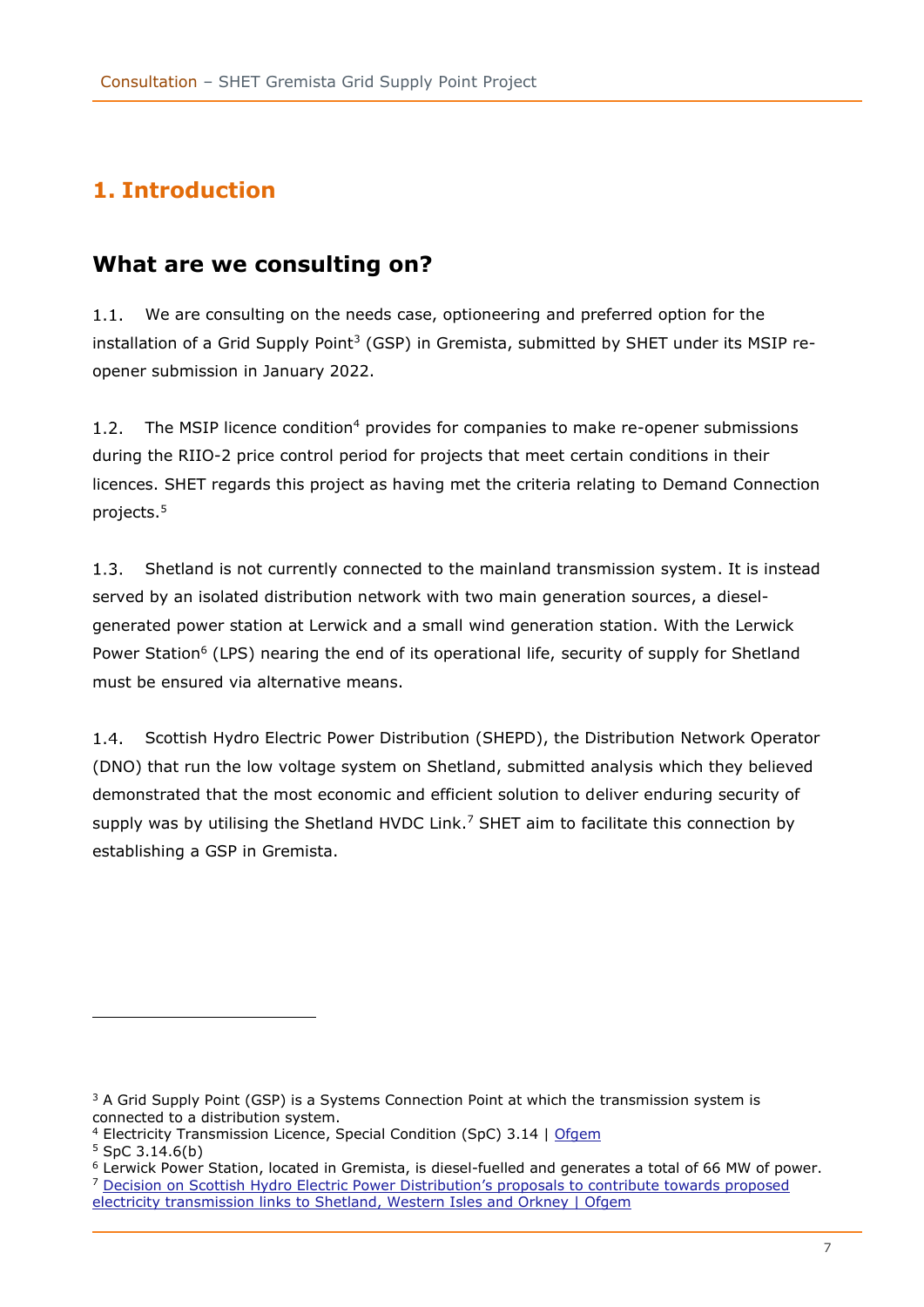$1.5.$ SHET provided engineering reports and other documentation in support of its submission in January 2022. Since then, SHET has provided additional information through a combination of meetings with Ofgem and Supplementary Question (SQ) responses.

### <span id="page-7-0"></span>**Consultation approach**

 $1.6.$ SHET provided Ofgem with evidence of the needs case for this project and information to justify its preferred option for addressing it. Costs included as part of the January 2022 MSIP submission do not represent SHET's final assessment of the costs associated with its preferred option. Ofgem are therefore not consulting on the efficiency of these costs or proposing output and/or allowances at this stage.

In line with the provisions set out in paragraph 3.4 of the RIIO-2 Re-opener Guidance  $1.7.$ and Application Requirements Document, $8$  SHET has presented a case for dividing its MSIP application into two stages. SHET intends to make a further submission in January 2023 which will set out the costs, outputs, delivery date(s) and allowances to be included in Appendix 1 to SpC 3.14.

 $1.8.$ This case was presented on the basis that the fixed annual MSIP reopener window does not align with the process to develop costs through market testing with the supply chain. SHET's view is that such testing provides greater overall cost confidence.

 $1.9.$ We agree that a two-stage approach is appropriate in this case. As well as ensuring that greater cost confidence can be achieved through market testing, the approach will help ensure the timely and efficient progress of preparatory works.

1.10. SHET's indicative view of potential direct capital expenditure for the Gremista GSP MSIP project in RIIO-2 is set out in Section 6 of its Stage 1 MSIP Re-Opener Application.<sup>9</sup> These estimated costs have been developed and approved in compliance with SHET's Transmission's Large Capital Projects Governance Manual. We have not assessed them.

<sup>8</sup> [RIIO-2 Re-opener Guidance and Application Requirements Document](https://www.ofgem.gov.uk/sites/default/files/2022-02/Re-opener%20Guidance%20And%20Application%20Requirements%20Document%20Version%202.pdf)

<sup>9</sup> [Gremista GSP MSIP Submission \(ssen-transmission.co.uk\)](https://www.ssen-transmission.co.uk/media/6290/redact-version-gremista-gsp-msip-submission-fully-redacted-for-publication-07_02_22.pdf#page=24)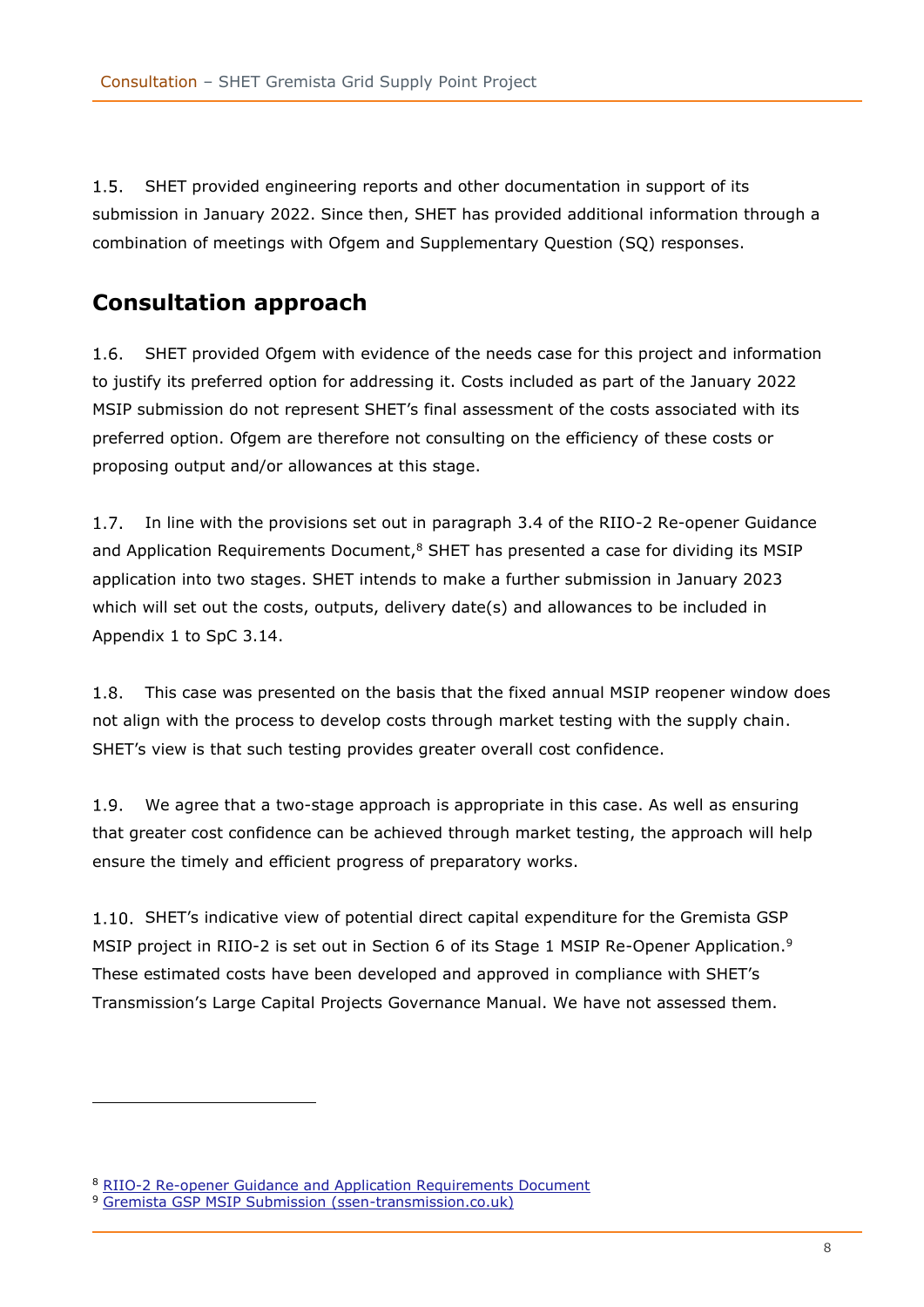1.11. This consultation outlines our minded-to position on the following areas of the Gremista GSP project:

- The needs case
- Alternative options considered by SHET

1.12. Our minded-to position will be presented for the needs case and the optioneering for the proposed project. Our position relating to the efficient costs will be made following the January 2023 MSIP submission window after SHET have conducted market testing, due to take place in mid-2022.

# <span id="page-8-0"></span>**Context and related publications**

1.13. Information on this project can be found in SHET's Gremista GSP Project MSIP Submission.<sup>10</sup> This document is intended to be read alongside:

- SHET Special License Conditions 3.14 and 9.411
- RIIO-2 Re-opener Guidance and Application Requirements Document<sup>12</sup>
- RIIO-2 Final Determinations Core Document Paragraph 8.20 8.26<sup>13</sup>
- Decision on SHEPD's proposals to contribute towards proposed electricity transmission links to Shetland, Western Isles and Orkney<sup>14</sup>

# <span id="page-8-1"></span>**Consultation stages**

1.14. This consultation will close on 24 May 2022. We intend to publish all consultation responses 10 working days after this date. We intend to publish our decision by 20 June 2022.

# <span id="page-8-2"></span>**How to respond**

<sup>10</sup> [Gremista \(Shetland\) Grid Supply Point \(GSP\) Project \(ssen-transmission.co.uk\)](https://www.ssen-transmission.co.uk/riio-t2-plan-and-uncertainty-mechanisms/medium-sized-investment-projects-msip/gremista-shetland-grid-supply-point-gsp-project/)

<sup>11</sup> [RIIO-2 Transmission, Gas Distribution and Electricity System Operator Licence Conditions](https://www.ofgem.gov.uk/sites/default/files/2022-02/Licence%20Conditions%20-%20Zip%20File.zip)

<sup>&</sup>lt;sup>12</sup> [Re-opener Guidance and Application Requirements Document \(ofgem.gov.uk\)](https://www.ofgem.gov.uk/sites/default/files/2022-02/Re-opener%20Guidance%20And%20Application%20Requirements%20Document%20Version%202.pdf)

<sup>13</sup> RIIO-2 Final Determinations - [Core Document \(ofgem.gov.uk\)](https://www.ofgem.gov.uk/sites/default/files/docs/2020/12/final_determinations_-_core_document.pdf#page=91)

<sup>&</sup>lt;sup>14</sup> Decision on Scottish Hydro Electric Power Distribution's proposals to contribute towards proposed [electricity transmission links to Shetland, Western Isles and Orkney | Ofgem](https://www.ofgem.gov.uk/publications/decision-scottish-hydro-electric-power-distributions-proposals-contribute-towards-proposed-electricity-transmission-links-shetland-western-isles-and-orkney)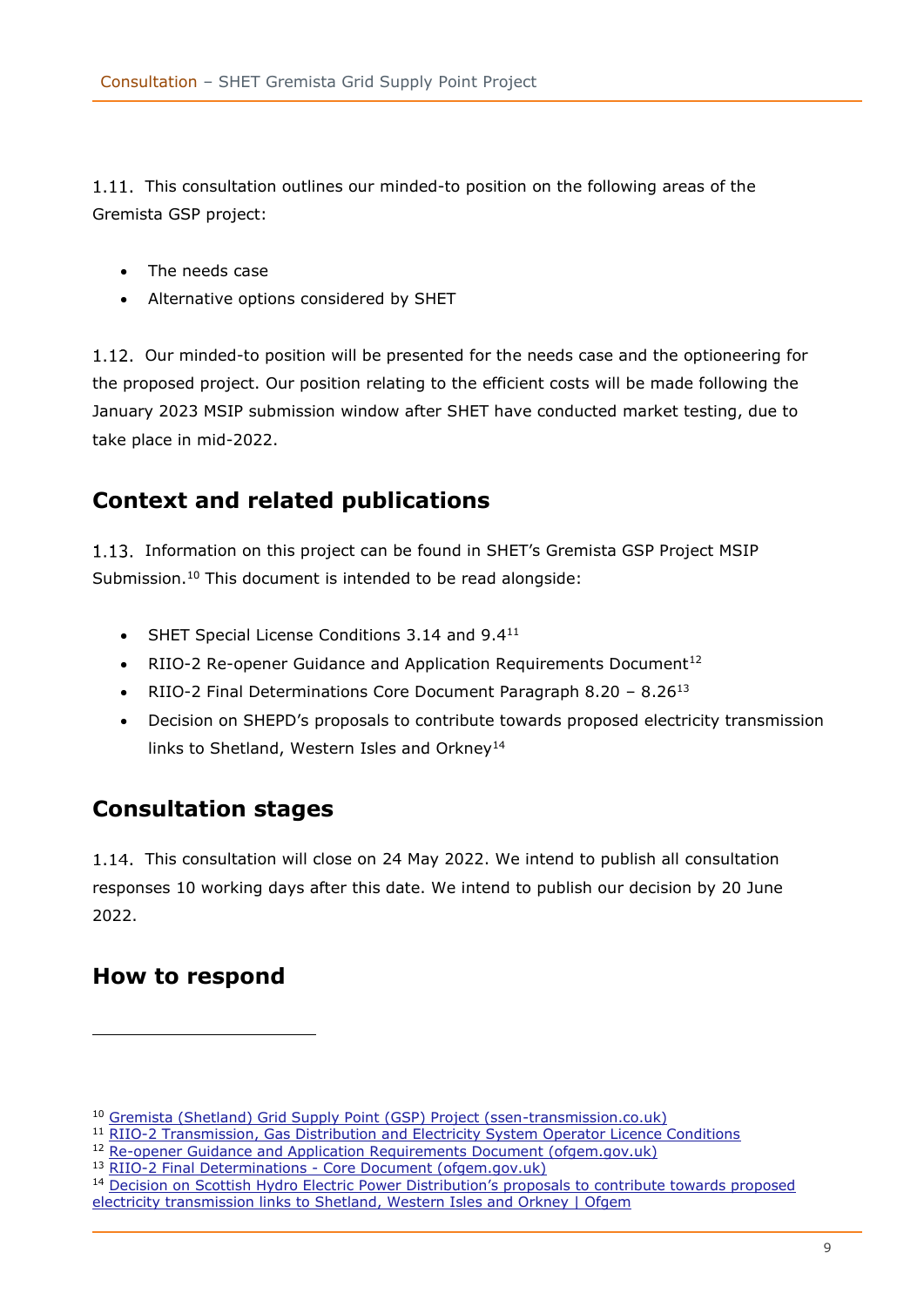We want to hear from anyone interested in this consultation. Please send your response to [riioelectricitytransmission@ofgem.gov.uk.](mailto:riioelectricitytransmission@ofgem.gov.uk)

1.16. We've asked for your feedback in each of the questions throughout. Please respond to each one as fully as you can.

1.17. We will publish non-confidential responses on our website at [www.ofgem.gov.uk/consultations.](http://www.ofgem.gov.uk/consultations)

### <span id="page-9-0"></span>**Your response, data and confidentiality**

1.18. You can ask us to keep your response, or parts of your response, confidential. We'll respect this, subject to obligations to disclose information, for example, under the Freedom of Information Act 2000, the Environmental Information Regulations 2004, statutory directions, court orders, government regulations or where you give us explicit permission to disclose. If you do want us to keep your response confidential, please clearly mark this on your response and explain why.

1.19. If you wish us to keep part of your response confidential, please clearly mark those parts of your response that you *do* wish to be kept confidential and those that you *do not* wish to be kept confidential. Please put the confidential material in a separate appendix to your response. If necessary, we'll get in touch with you to discuss which parts of the information in your response should be kept confidential, and which can be published. We might ask for reasons why.

1.20. If the information you give in your response contains personal data under the General Data Protection Regulation (Regulation (EU) 2016/679) as retained in domestic law following the UK's withdrawal from the European Union ("UK GDPR"), the Gas and Electricity Markets Authority will be the data controller for the purposes of GDPR. Ofgem uses the information in responses in performing its statutory functions and in accordance with section 105 of the Utilities Act 2000. Please refer to our Privacy Notice on consultations, see Appendix 4.

1.21. If you wish to respond confidentially, we'll keep your response itself confidential, but we will publish the number (but not the names) of confidential responses we receive. We won't link responses to respondents if we publish a summary of responses, and we will evaluate each response on its own merits without undermining your right to confidentiality.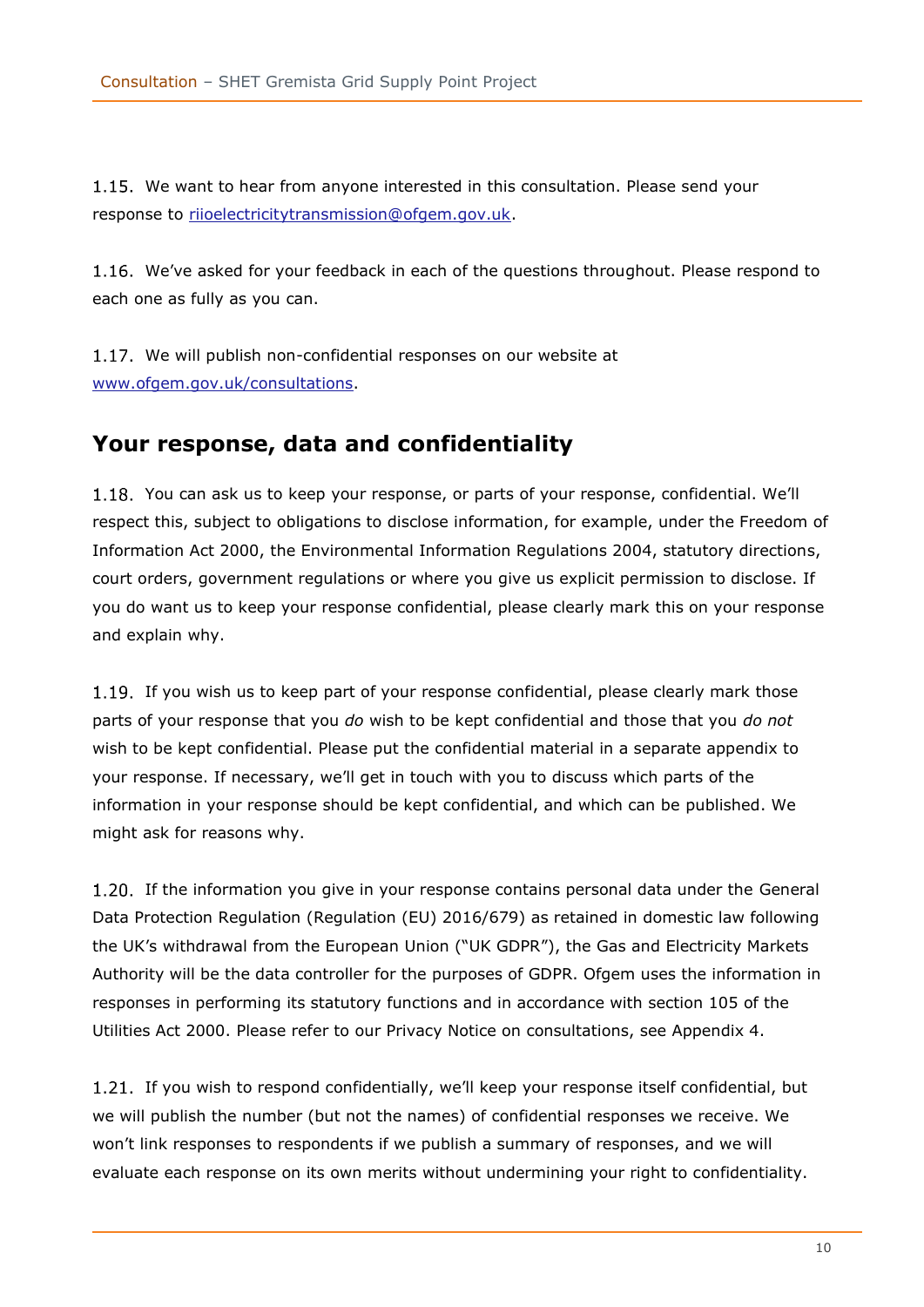## <span id="page-10-0"></span>**General feedback**

We believe that consultation is at the heart of good policy development. We welcome any comments about how we've run this consultation. We'd also like to get your answers to these questions:

- 1. Do you have any comments about the overall process of this consultation?
- 2. Do you have any comments about its tone and content?
- 3. Was it easy to read and understand? Or could it have been better written?
- 4. Were its conclusions balanced?
- 5. Did it make reasoned recommendations for improvement?
- 6. Any further comments?

Please send any general feedback comments to [stakeholders@ofgem.gov.uk](mailto:stakeholders@ofgem.gov.uk)

#### <span id="page-10-1"></span>**How to track the progress of the consultation**

You can track the progress of a consultation from upcoming to decision status using the 'notify me' function on a consultation page when published on our website. [Ofgem.gov.uk/consultations.](http://www.ofgem.gov.uk/consultations)

|                             |                                                                 | $\times$ |
|-----------------------------|-----------------------------------------------------------------|----------|
|                             |                                                                 |          |
| subscribe to notifications: | Would you like to be kept up to date with (Consultation title)? |          |
| Email <sup>*</sup>          |                                                                 |          |
|                             |                                                                 |          |
| Submit $\rightarrow$        |                                                                 |          |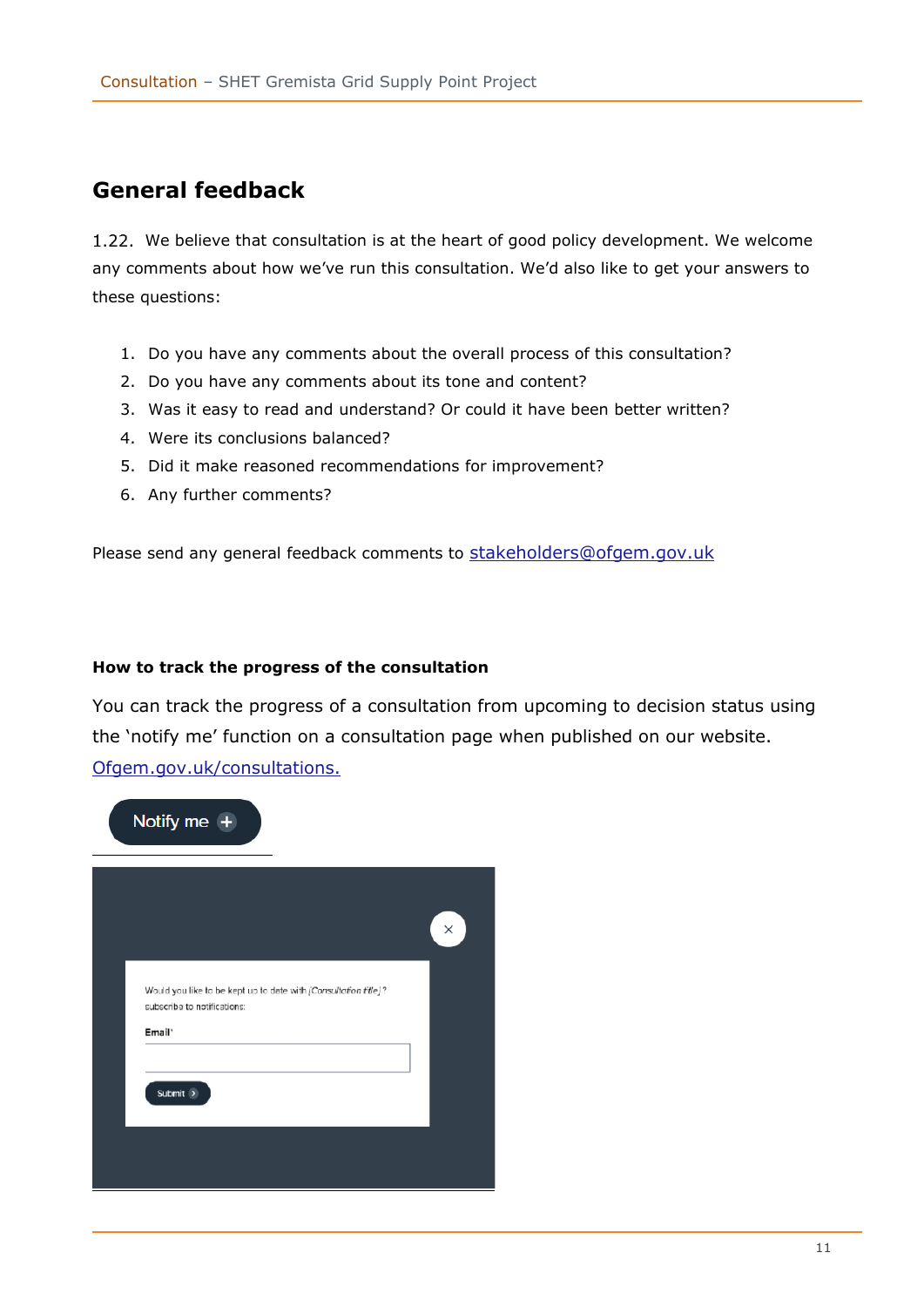Once subscribed to the notifications for a particular consultation, you will receive an email to notify you when it has changed status. Our consultation stages are:

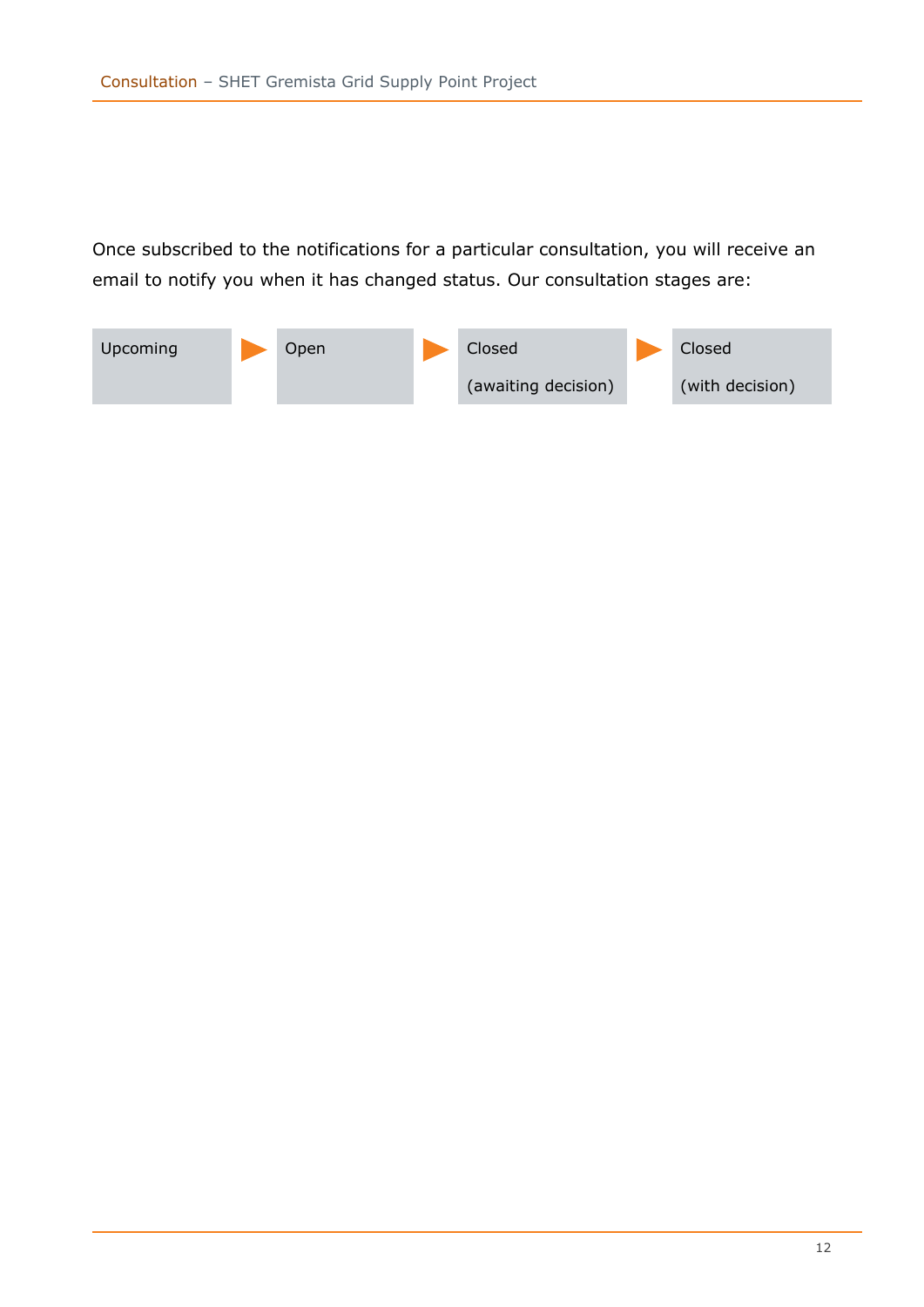# <span id="page-12-0"></span>**2. Assessment against Re-opener Requirements**

#### **Section summary**

In this Chapter, we set out Ofgem's assessment of SHET's application against both the general Re-opener application requirements and the specific requirements for the Medium Sized Investment Project Re-opener application.

#### **Table 1: Re-opener application requirements**

| <b>Document</b> | <b>Requirement</b>                            | Has the requirement been         |
|-----------------|-----------------------------------------------|----------------------------------|
|                 |                                               | met?                             |
| SpC 3.14        | To relate to one of the activities defined in | Y                                |
|                 | SpC 3.14.6                                    |                                  |
|                 | Includes a statement setting out what MSIP    | Y                                |
|                 | the application relates to $(SpC 3.14.8(a)).$ |                                  |
|                 | To give details of the associated             | Cost information will be part of |
|                 | amendments to the outputs, delivery dates     | the stage two submission in      |
|                 | or allowances and an explanation of the       | January 2023, and will detail    |
|                 | basis of the calculation for any              | the requested amendments to      |
|                 | amendments requested to allowances (SpC       | the outputs, delivery date(s)    |
|                 | $3.14.8(b)$ ).                                | and allowances in SpC 3.14       |
|                 |                                               | Appendix 1 in order to enable    |
|                 |                                               | Ofgem to set a Price Control     |
|                 |                                               | Deliverable.                     |
|                 |                                               |                                  |
|                 | To provide such detailed supporting           | Yes (technical need and          |
|                 | evidence as is reasonable in the              | engineering justification).      |
|                 | circumstances to justify the technical need   |                                  |
|                 | including cost benefit analysis, impact       | As noted above, detailed         |
|                 | assessments, risk mitigation, and             | information on costs and risk,   |
|                 | engineering justification (SpC 3.14.8(c)).    | and associated cost benefit      |
|                 |                                               | analysis, will be provided in a  |
|                 |                                               | further submission.              |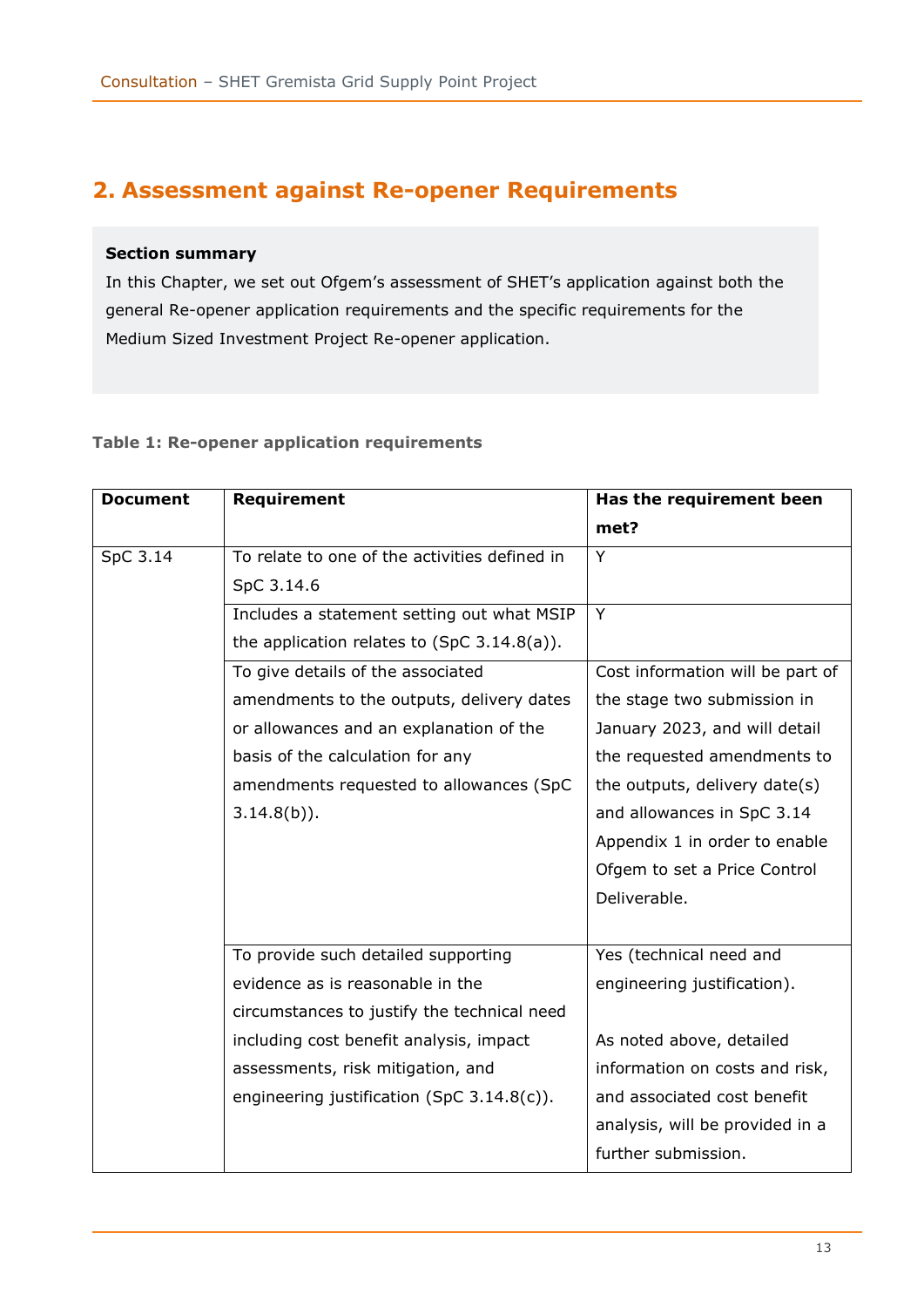|              | To provide an application with expected      | Y                              |
|--------------|----------------------------------------------|--------------------------------|
|              | costs exceeding the Materiality Threshold    |                                |
|              | but less than £100m. Costs must be limited   |                                |
|              | to those incurred on or after April 2021.    |                                |
|              | (SpC 3.14.9).                                |                                |
| $SpC$ 9.4    | To prepare applications for Re-openers in    | Y                              |
|              | accordance with the Re-opener Guidance       |                                |
|              | and Application Requirements Document.       |                                |
| RIIO-2 Re-   | Assurance requirements:                      | Y                              |
| opener       | - To provide applications that are accurate, |                                |
| Guidance and | unambiguous, complete and concise            |                                |
| Application  | - To provide written confirmation from a     |                                |
| Requirements | suitable senior person of the same           |                                |
| Document     | - To provide a point of contact for each     |                                |
|              | application.                                 |                                |
|              | (Paragraph $2.1 - 2.3$ )                     |                                |
|              | To publish applications within 5 working     | Y                              |
|              | days of submitting it to Ofgem with only     |                                |
|              | necessary redactions; unless this would      |                                |
|              | pose a risk to national security.            |                                |
|              | (Paragraph $2.4 - 2.6$ )                     |                                |
|              | To provide clear answers on:                 | Yes (why an adjustment is      |
|              | - Why an adjustment is justified             | justified).                    |
|              | - What that adjustment should be             |                                |
|              | (Paragraph 3.1)                              | As noted above, specific       |
|              |                                              | information on the proposed    |
|              |                                              | adjustment will be provided as |
|              |                                              | part of a second submission.   |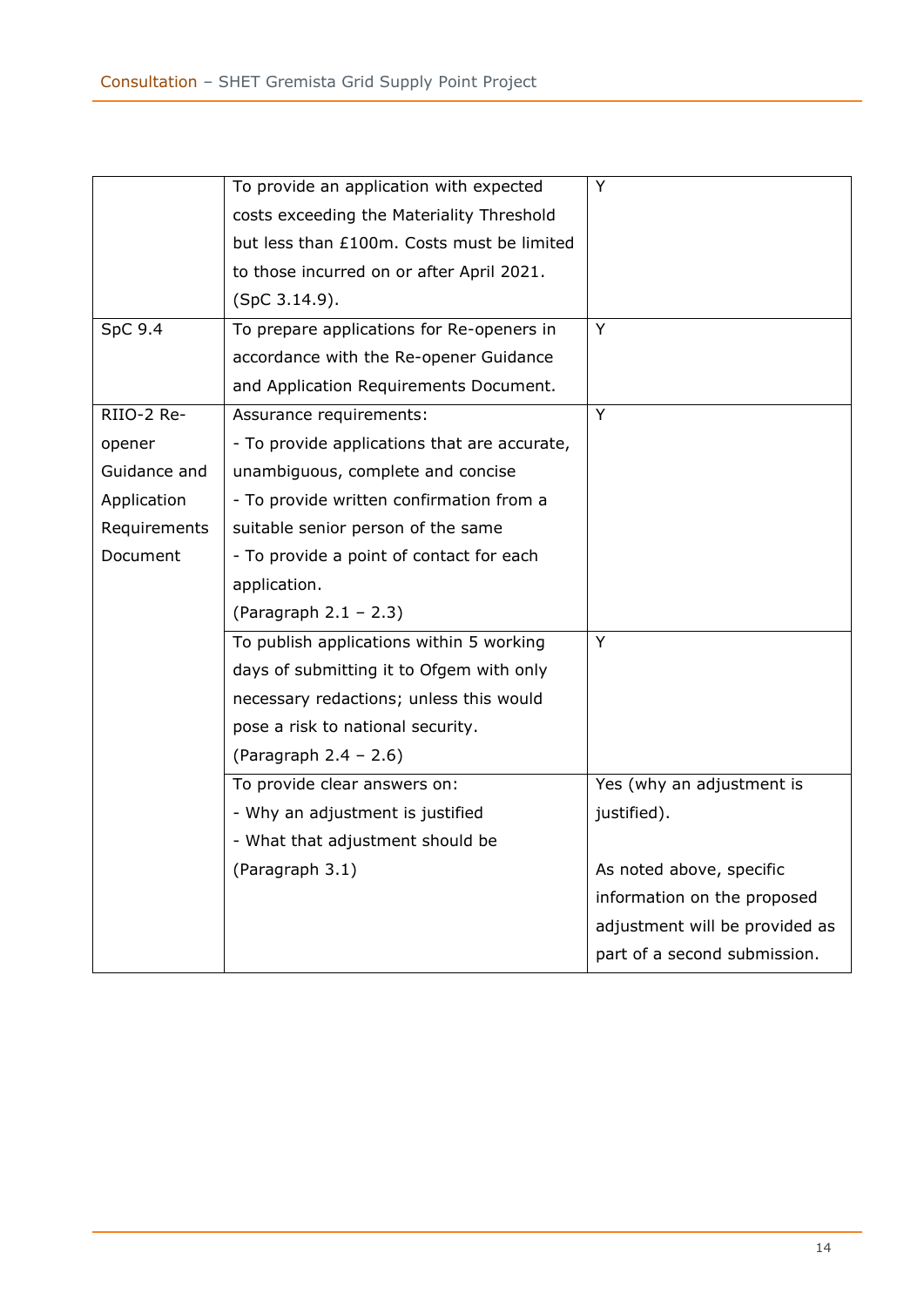| To contain:                                   | Y |
|-----------------------------------------------|---|
| - Alignment with overall business strategy    |   |
| and commitments                               |   |
| - Demonstration of needs case/problem         |   |
| statement                                     |   |
| - Consideration of options and methodology    |   |
| for selection of the preferred option         |   |
| - The preferred option                        |   |
| - Project delivery and monitoring plan        |   |
|                                               |   |
| (Paragraph 3.9 - 3.15)                        |   |
| To contain an explanation of how              | Y |
| stakeholder engagement contributed to the     |   |
| identification and design of the preferred    |   |
| option (Paragraph $3.16 - 3.18$ )             |   |
| To follow a style and structure that clearly  | Y |
| and concisely sets out the evidence that      |   |
| licensees wish to present in support of their |   |

The qualification of this submission as an MSIP has been made on the basis of  $2.1.$ expected costs. SHET note that their estimated cost is at an early estimate stage of maturity. It is therefore possible that total costs may exceed the £100m upper materiality threshold for MSIP submissions outlined in SpC 3.14.6(b).

SHET state the current cost estimate is between -30% and +40% of the actual cost of  $2.2.$ delivery. Should the costs remain within this tolerance, we consider that it would be inappropriate to delay the project by initiating a separate process to reconsider the project under Large Onshore Transmission Investment (LOTI) re-opener conditions given the need to provide security of supply by 2025. We therefore consider that this submission should continue to be assessed as an MSIP provided the costs submitted remain within the accuracy tolerance outlined in the MSIP submission.

 $2.3.$ Should the costs exceed the accuracy range specified in the MSIP submission, we view that the Gremista GSP project may need to be reconsidered under the LOTI re-opener criteria.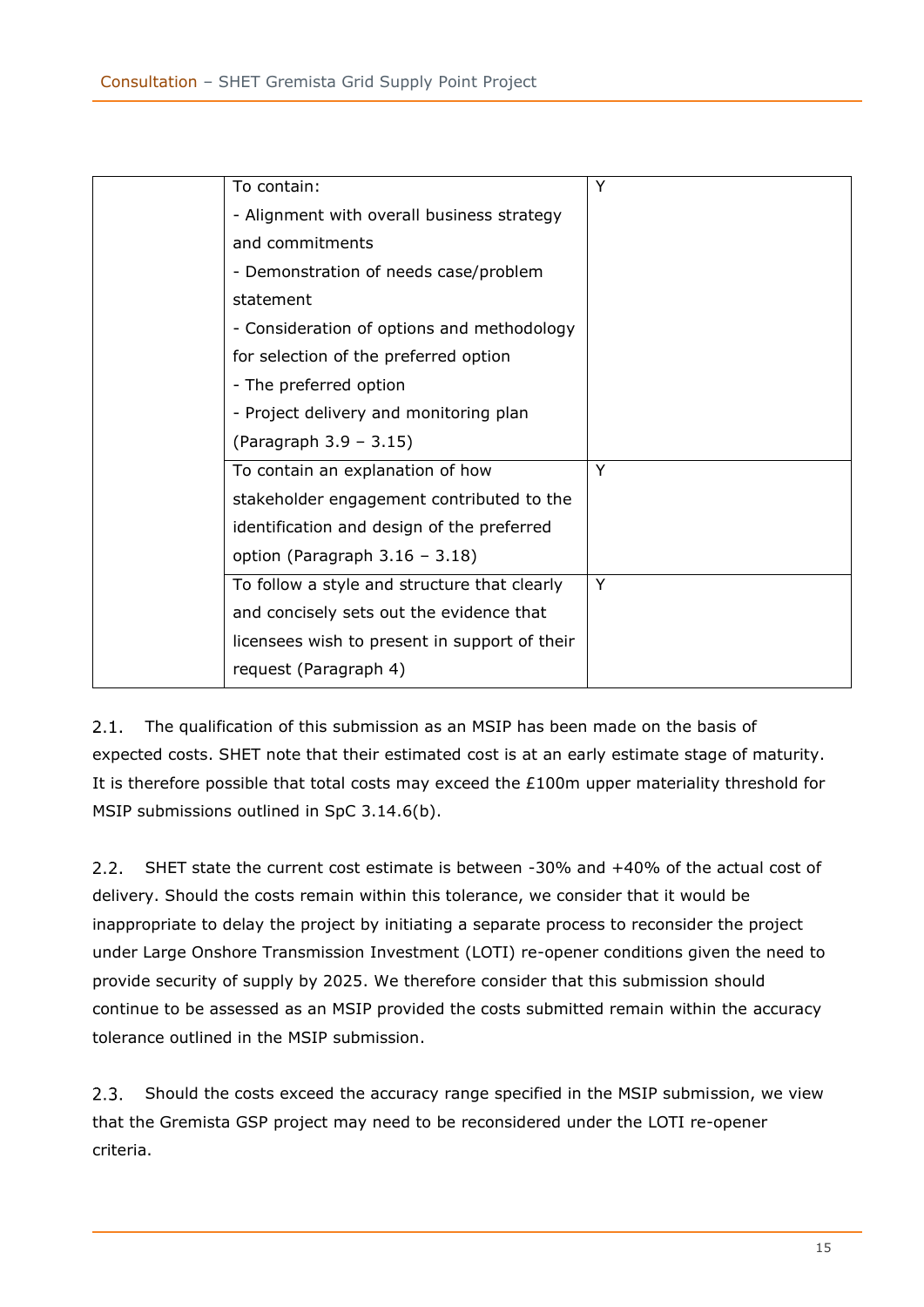$2.4.$ Ofgem has deemed that the submission from SHET has met all of the requirements set out in both the applicable licence conditions and the RIIO-2 Re-opener Guidance as listed in the Table above. In the following chapters we set out our assessment in more detail and our minded-to view based on the evidence submitted by SHET.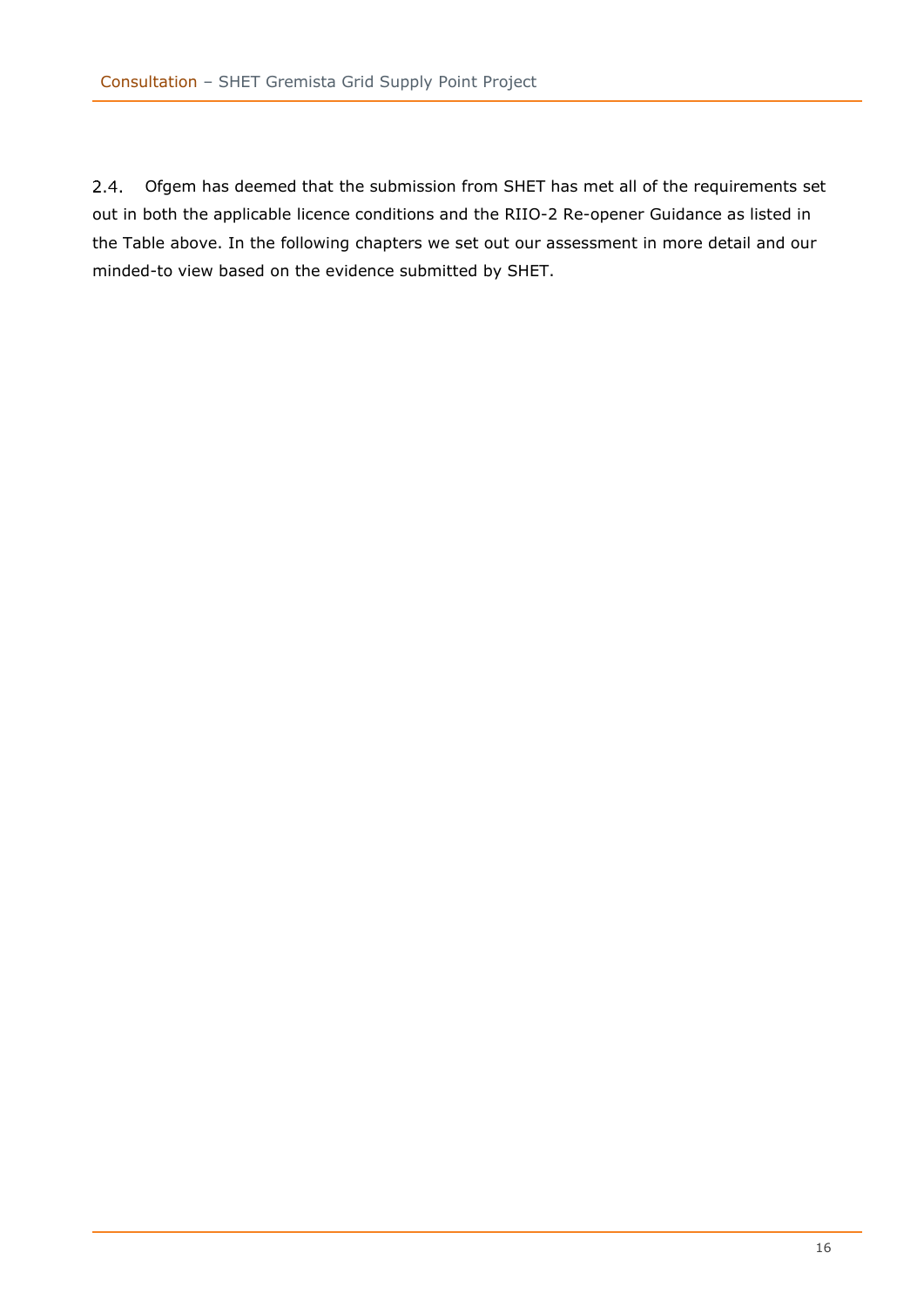# <span id="page-16-0"></span>**3. Needs Case for the Project**

#### <span id="page-16-1"></span>**Section summary**

This section summarises the needs case for the Gremista GSP project and sets out our minded-to view on this needs case.

**Question 1: Do you agree with our view on the needs case for the Gremista GSP project?**

 $3.1.$ Shetland is the most northerly point in the British Isles and its energy needs are currently served by an isolated distribution network. This consists of a diesel generated power station in Lerwick (Lerwick Power Station - LPS) and a small wind generation station connected to the existing 33kV and 11kV distribution networks. Gas fired generation is also available at the independently owned Sullum Voe Terminal if required.

 $3.2.$ LPS was built in 1953 and is approaching the end of its operational life. It was originally expected to exceed emissions standards set by the Industrial Emissions Directive (IED) in 2020. Consequently, SHEPD was previously required by Ofgem to run a competitive process to identify the most efficient solution for Shetland's future energy needs (Shetland New Energy Solution - SNES) in April 2014.<sup>15</sup>

In November 2017, the costs associated with the proposed SNES were rejected by Ofgem on the basis of two developments.<sup>16</sup> Firstly, the 2020 deadline relating to IED emissions standards was extended to 2030 for engines on 'small isolated systems' and 'micro isolated systems', such as that on Shetland. Secondly, the Government announced that, subject to receiving State Aid approval, wind farms on remote islands such as Shetland would be eligible to compete for a Contract for Difference<sup>17</sup> (CfD) in the next auction for less established technologies, which was planned for 2019. Furthermore, SHEPD confirmed that

<sup>15</sup> [Ofgem's determination of SHEPD's submission under CRC18A](https://www.ofgem.gov.uk/sites/default/files/docs/2014/04/ofgem_determination_of_shepd_submission_under_crc18a_0.pdf)

<sup>16</sup> [Decision on Shetland New Energy Solution | Ofgem](https://www.ofgem.gov.uk/publications/decision-shetland-new-energy-solution)

 $17$  A contract between a low carbon electricity generator and the Low Carbon Contracts Company, designed to give electricity generators greater certainty of revenues by reducing their exposure to wholesale prices.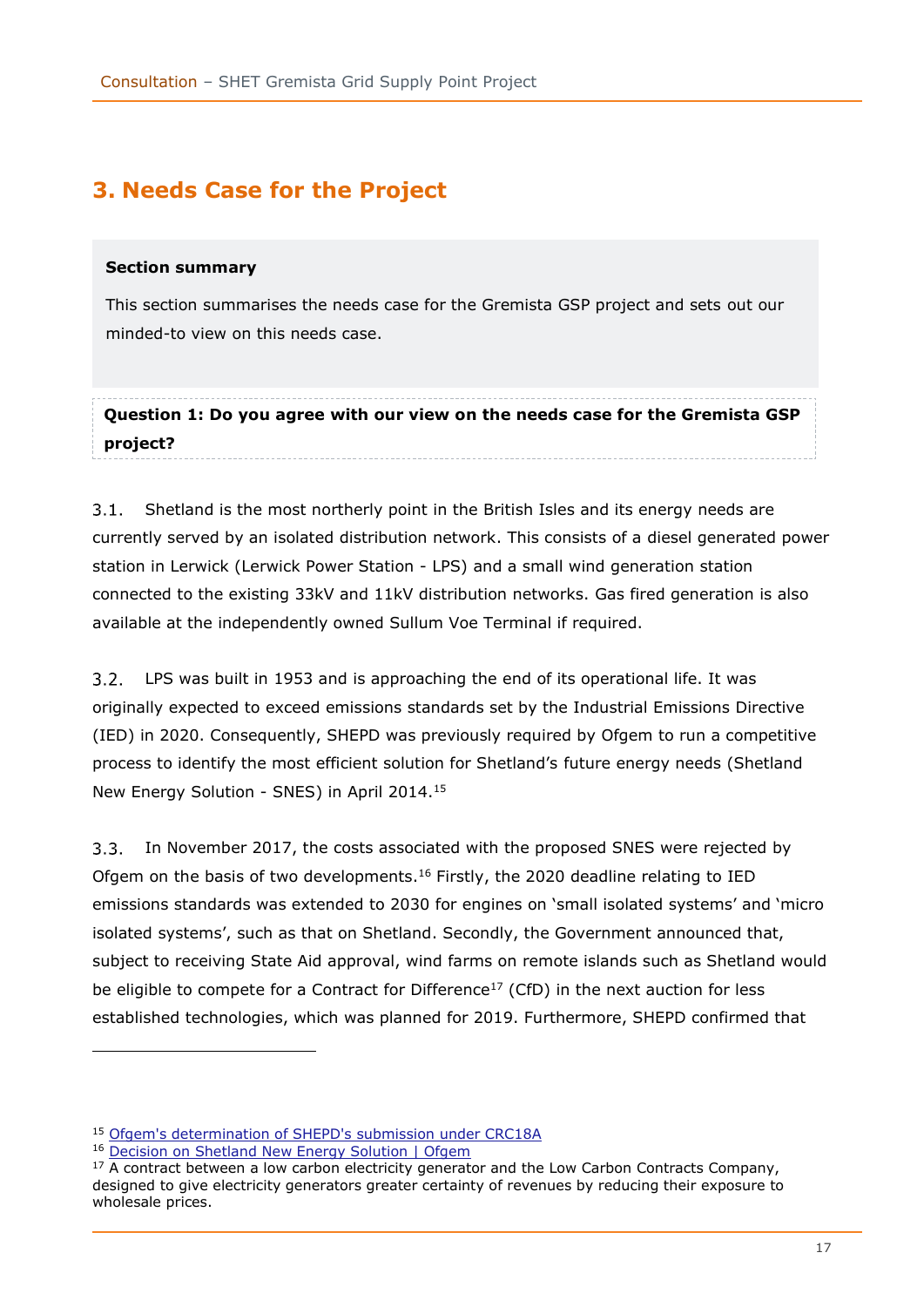with targeted investment, security of supply on Shetland could be provided until 2025 through a combination of LPS and additional supporting measures at an annual cost significantly below that of the proposed SNES.

In October 2018, SHET submitted a needs case under the RIIO-1 Strategic Wider Works (SWW)<sup>18</sup> mechanism to construct a 600MW high voltage direct current (HVDC) link between Shetland and the mainland GB grid. The project was aimed at supporting the development of a significant amount of wind generation on and around the Shetland Islands. Ofgem approved the needs case for the project on 16 July 2020.<sup>19</sup>

<span id="page-17-0"></span> $3.5.$ In 2019, SHEPD made a proposal to contribute to this transmission link and utilise it to provide security of supply to Shetland as part of a wider consultation on similar contributions to transmission links to the Western Isles and Orkney.<sup>20</sup> SHEPD's proposal involved the connection of Shetland's distribution and transmission networks to enable the primary energy route to be provided by the transmission system, with SHEPD securing generation back-up. This was approved by Ofgem 30 July 2020.<sup>21</sup>

 $3.6.$ In order to meet its obligations to provide a secure connection to SHEPD in an economic and efficient manner, in line with its obligations under Standard Licence Condition (SLC) D4A: 'Obligations in relation to offers for connection etc' of its electricity transmission licence,<sup>22</sup> SHET proposes the establishment of a GSP at Gremista.

3.7. A Transmission Owner Construction Agreement (TOCA)<sup>23</sup> is in place between SHET and the National Grid Electricity System Operator (NGESO) $^{24}$  to provide a demand connection to

<sup>19</sup> [Decision on the Final Needs Case for the Shetland electricity transmission project | Ofgem](https://www.ofgem.gov.uk/publications/decision-final-needs-case-shetland-electricity-transmission-project)

<sup>&</sup>lt;sup>18</sup> Mechanism used during RIIO-1 to allow TOs to bring forward large investment projects where funding was not awarded as part of the price control settlement.

<sup>&</sup>lt;sup>20</sup> Consultation on SHEPD proposal to contribute to proposed transmission links to Shetland, Western [Isles and Orkney | Ofgem](https://www.ofgem.gov.uk/publications/consultation-shepd-proposal-contribute-proposed-transmission-links-shetland-western-isles-and-orkney)

<sup>&</sup>lt;sup>21</sup> Update on decision to approve SHEPD's proposed methodology to contribute to the Shetland [transmission project | Ofgem](https://www.ofgem.gov.uk/publications/update-decision-approve-shepds-propossed-methodology-contribute-shetland-transmission-project)

<sup>&</sup>lt;sup>22</sup> [Electricity Transmission Standard Licence Conditions 24 07 2021](https://epr.ofgem.gov.uk/Content/Documents/Electricity%20transmission%20full%20set%20of%20consolidated%20standard%20licence%20conditions%20-%20Current%20Version.pdf#page=342) (ofgem.gov.uk)

<sup>&</sup>lt;sup>23</sup> An agreement setting out the required works, key milestones and costs associated with any direct transmission connections. This agreement sits beside the Bilateral Connection Agreement throughout the construction period of a project and falls away on connection.

 $24$  The party with the responsibility for the minute-to-minute operation of the system and transmission network, ensuring it is balanced and stable.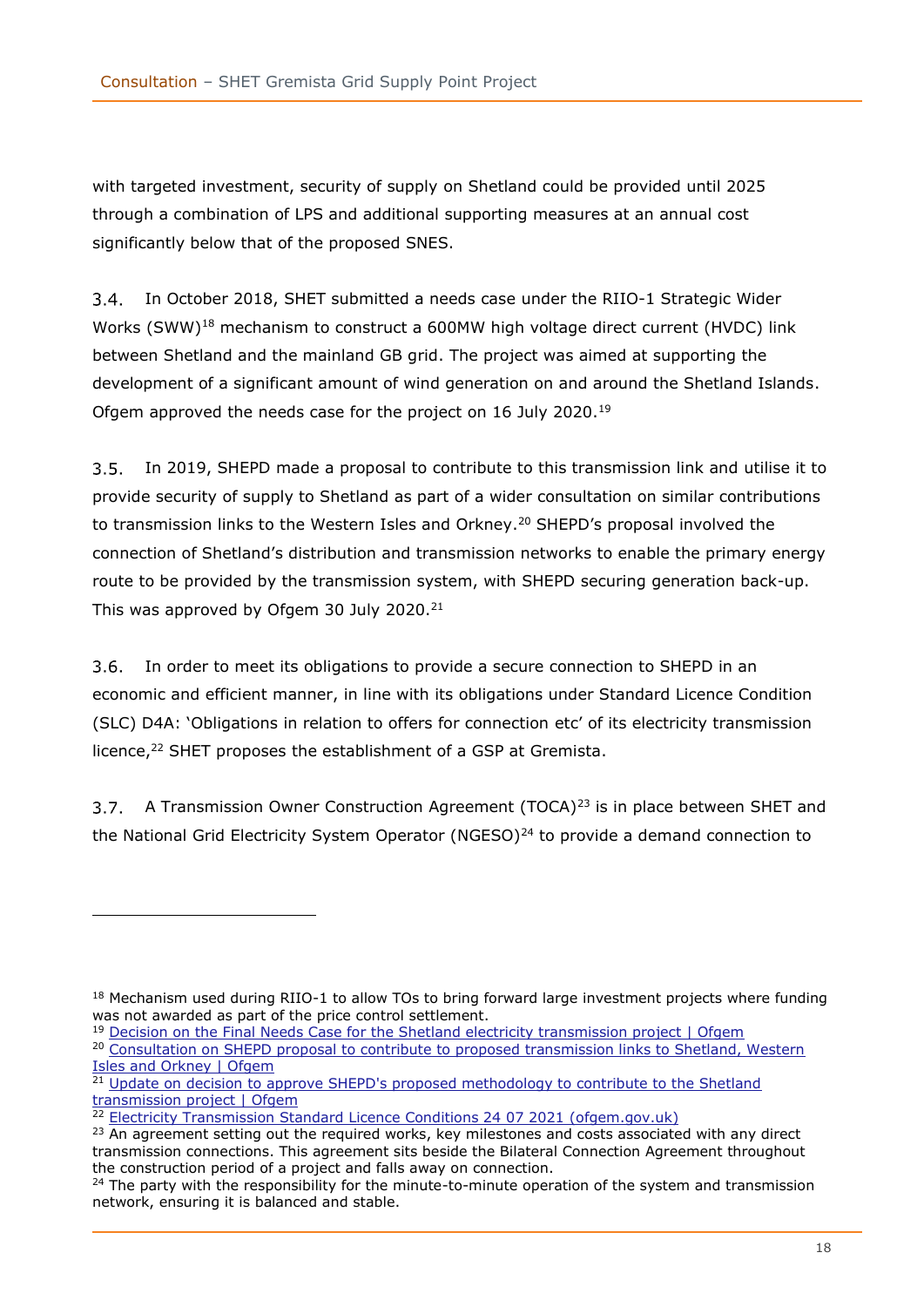SHEPD at Gremista GSP, close to the main demand centre around Lerwick, in November 2024.

### <span id="page-18-0"></span>**Our view on the needs case**

 $3.8.$ We consider that the needs case put forward by SHET is valid for the reasons set out in the following paragraphs.

 $3.9.$ There is a need to find a suitable alternative to LPS for meeting local demand on Shetland. LPS currently supplies approximately half of Shetland's electricity on an annual basis. As part of Ofgem's 2017 decision on the proposed costs of the SNES, we stated that the establishment of an alternative enduring solution by 2025 is necessary due to LPS nearing the end of its operational life. The proposed transmission link, outlined in paragraph [3.5,](#page-17-0) provides a means of continued security of supply to Shetland.

SHEPD's proposal to contribute to the cost of any transmission link to Shetland is based on its identification and quantification of the likely benefits the link would have for its customers on Shetland. We consider that their contribution methodology calculates a value that may appropriately reflect the value of the transmission link to demand consumers. If this value is to be realised, there is a need to establish a transmission link. Further details on these benefits can be found in our December 2019 'Decision on SHEPD's proposals to contribute towards proposed electricity transmission links to Shetland, Western Isles and Orkney'.<sup>25</sup>

We also recognise the need to introduce energy diversification on Shetland and decarbonise the demand network. As the continued operation of LPS relies on the burning of diesel fuel, finding an alternative solution to meet local demand should help towards achieving Net Zero goals.

<sup>&</sup>lt;sup>25</sup> Decision on SHEPD's proposals to contribute towards proposed electricity transmission links to [Shetland, Western Isles and Orkney: Page 4](https://www.ofgem.gov.uk/sites/default/files/docs/2019/12/20191217_shepd_contribution_decision_accessible.pdf#page=4)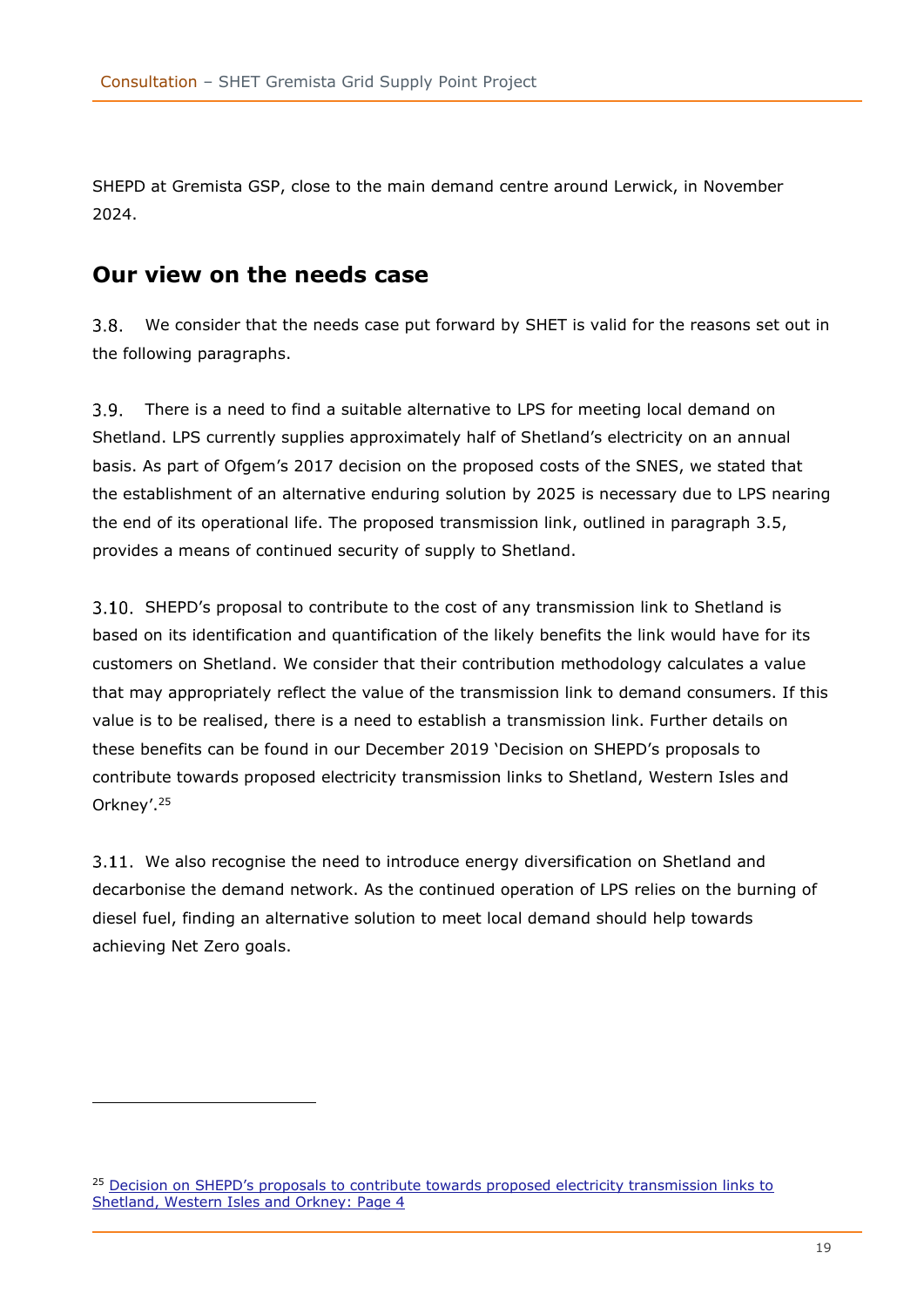# <span id="page-19-0"></span>**4. Justification and Assessment of Options**

#### <span id="page-19-1"></span>**Section summary**

This section outlines the technical justification provided by SHET for the Gremista GSP project, along with the alternative options it considered. It then sets out our views on the options and our minded-to position.

**Question 2: Do you agree with our technical assessment of the range of options to meet the needs case? Question 3: Do you agree with our minded-to view of the option proposed by SHET?**

### <span id="page-19-2"></span>**Engineering assessment of the range of options**

4.1. In considering the range of options available to meet the needs case, SHET used the following factors to determine its preferred option:

- The location of the Shetland HVDC Link at Kergord.<sup>26</sup>
- SHEPD's request that that the connection be located near the site of the LPS for ease of connection to the existing distribution infrastructure.
- Shetland's lack of pre-existing transmission infrastructure.
- Shetland's unique and challenging environment.

We have undertaken a technical review of the options considered by SHET. The material we reviewed comprised SHET's pre-engagement presentation materials, its MSIP submission and its responses to SQs.

<sup>&</sup>lt;sup>26</sup> Kergord is the site of the new 132kV AC to DC converter substation which connects Shetland to Blackhillock substation on the GB mainland via the Shetland HVDC Link. It is located around 13 miles away from the proposed site of the GSP at Gremista.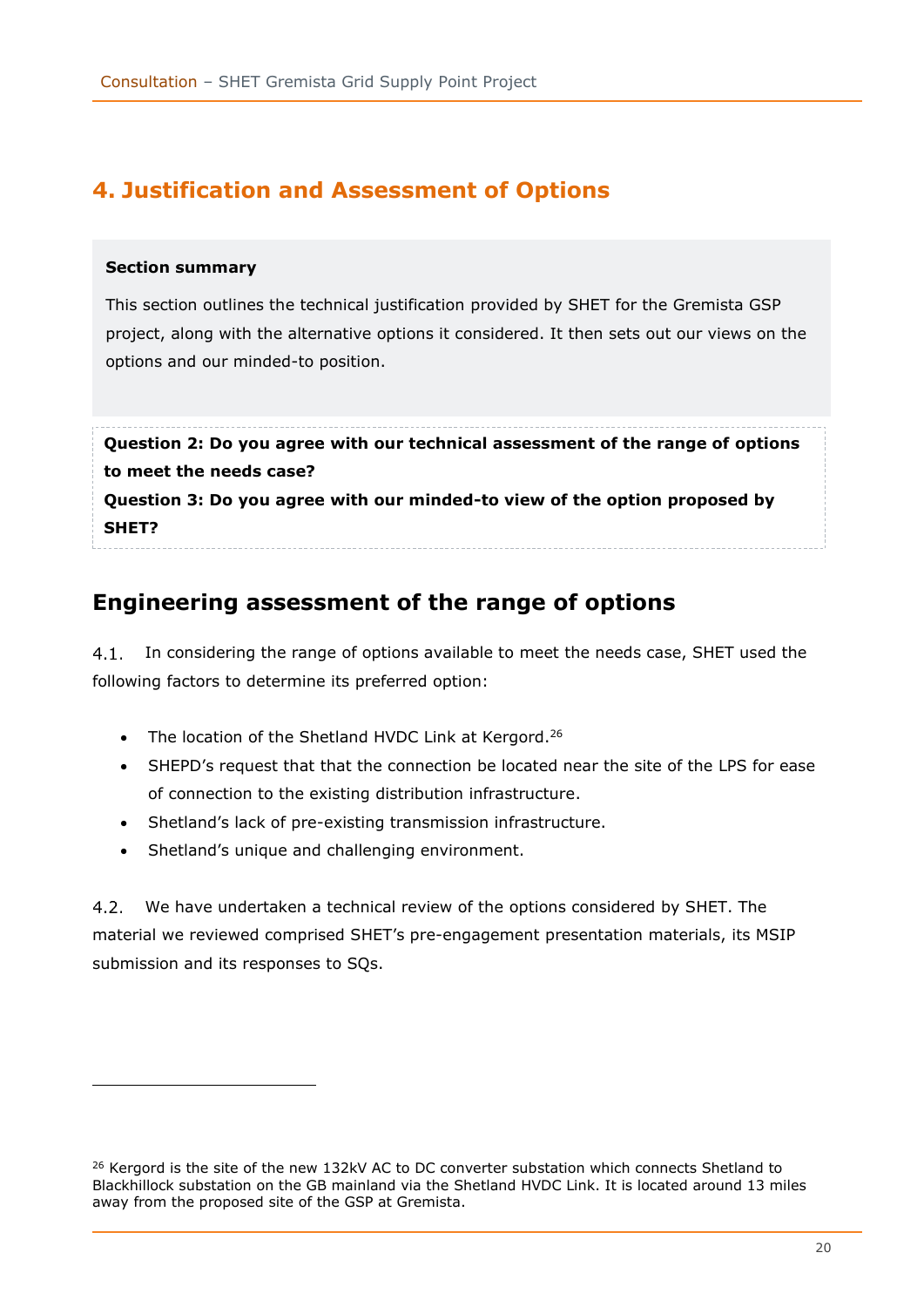### <span id="page-20-0"></span>**High-level options assessment**

Following a high-level options assessment, SHET determined that there were two  $4.3.$ viable options available to take forward for detailed analysis. These options have been included below.

- A 33kV solution from Kergord
- GSP at Gremista with 132kV linear circuit to Kergord

 $4.4.$ SHET did not consider a 'do nothing' option on the basis that it is obliged under SLC D4A to provide adequate transmission capacity to facilitate transmission connections to customers in the north of Scotland.

 $4.5.$ No 'market based' solution was considered on the basis that no transmission network presently exists on Shetland.

4.6. SHET's view on each of the high-level options it considered to be viable has been included below.

#### <span id="page-20-1"></span>**33kV solution from Kergord**

 $4.7.$ This would involve connecting the existing 33kV distribution system on Shetland to the transmission system at Kergord.

 $4.8.$ SHET discounted this solution, citing the impracticality of reconfiguring and reconnecting the existing 33kV distribution network to the transmission link in Kergord. In its view, this option would involve the installation of up to six 33kV distribution circuits from Lerwick to Kergord and would therefore result in significant cost and disruption caused by the construction of several circuits on an island on which stakeholders have environmental and visual amenity concerns.

 $4.9.$ As part of our review process, we sent SHET SQs to determine whether an alternative 33kV solution could be considered, which would involve uprating either one or two of the existing 33kV circuits to 132kV using existing route corridors to make it suitable for a transmission connection to Kergord.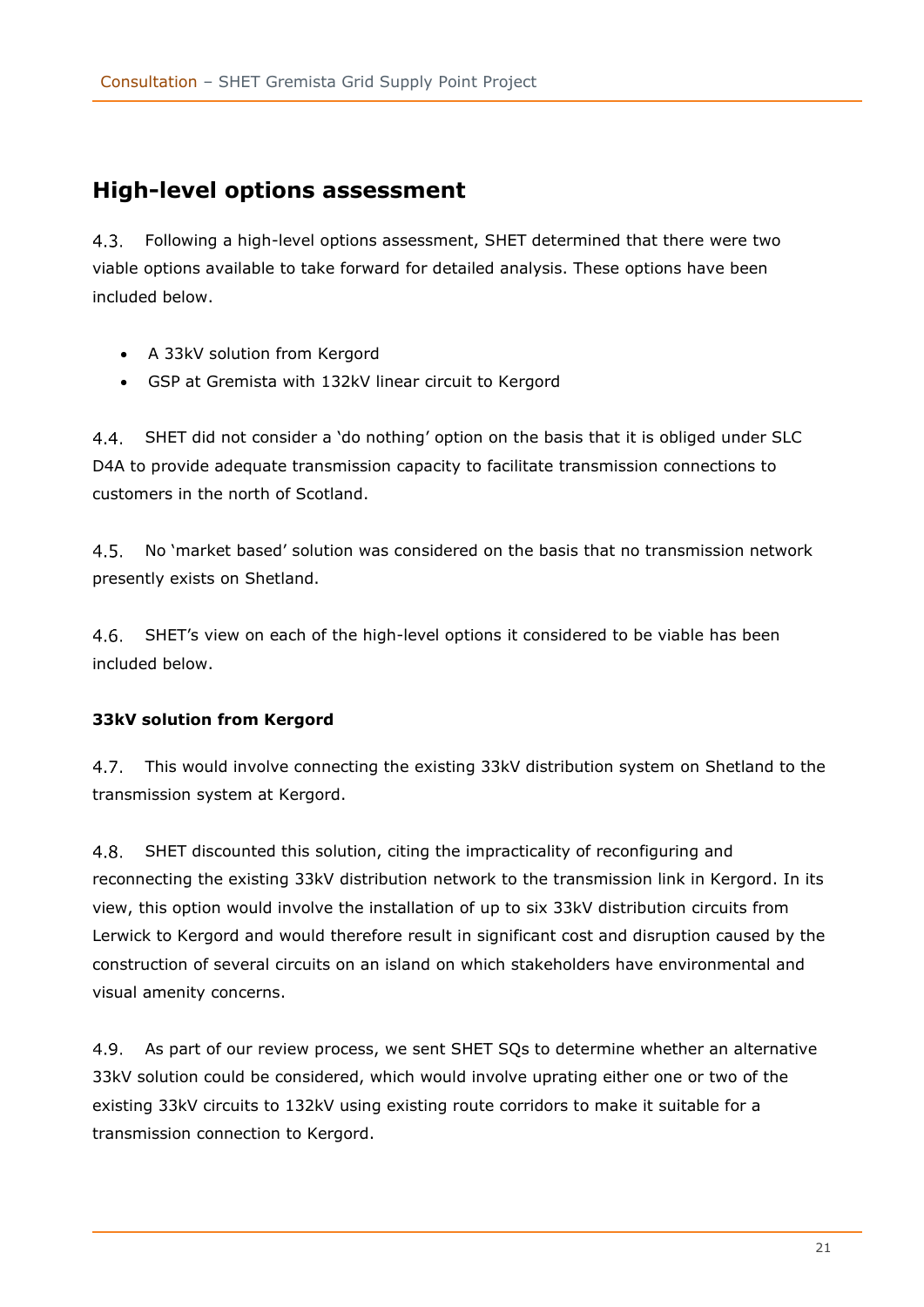<span id="page-21-1"></span>4.10. In its response, SHET stated that it had not considered this alternative solution for the following reasons:

- The existing 33kV wood pole structures are not suitable for operating at 132kV and therefore it would be required to undertake a full rebuild of the 33kV circuit, which would not have provided a cost benefit.
- An additional build at 132kV would not remove the requirement for the 33kV circuits as these provide customer connections. Removal of these 33kV circuits would require additional transformation, which it did not consider to be economic.
- Two 132kV circuits are required to provide the distribution system with a Security and Quality of Supply Standard (SQSS)<sup>27</sup> compliant design for loss of a single asset between Gremista GSP and Kergord 132kV substation.

#### <span id="page-21-0"></span>**Grid Supply Point solution**

This would involve the construction of two new 132kV circuits between the 132kV Kergord substation and the SHEPD proposed GSP site at Gremista as well as two 132kV gas insulated switchgear<sup>28</sup> (GIS) feeder bays at Kergord Substation (currently underway as part of the Shteland HVDC Link project) and two indoor  $132/33kV$  air insulated switchgear<sup>29</sup> (AIS) substation bays at Gremista.

4.12. SHET preferred this solution, stating this would allow a firm demand connection in line with the connection request submitted by SHEPD. It was therefore considered by SHET to be the only viable solution which was suitable for more detailed analysis.

<sup>&</sup>lt;sup>27</sup> The Security and Quality of Supply Standard sets out the criteria and methodology for planning and operating the National Electricity Transmission System.

<sup>&</sup>lt;sup>28</sup> A Gas Insulated Switchgear is a device capable of making, carrying and breaking currents under normal circuit operation. The device is insulated using sealed enclosures filled with an insulating gas, typically sulphur hexafluoride (SF $_6$ ) or a combination of SF $_6$  and other insulating gases. The main advantage of a GIS is the reduced footprint of the device relative to AIS. [Electricity Distribution Glossary](https://www.ofgem.gov.uk/sites/default/files/docs/2012/02/dpcr5_glossary_of_terms_clean%5B1%5D.pdf)  of Terms - [Regulatory Instructions and Guidance](https://www.ofgem.gov.uk/sites/default/files/docs/2012/02/dpcr5_glossary_of_terms_clean%5B1%5D.pdf)

 $29$  An Air Insulated Switchgear is a device capable of making, carrying and breaking currents under normal circuit operation. Air is the main medium used to insulate the busbars in the device. [Electricity](https://www.ofgem.gov.uk/sites/default/files/docs/2012/02/dpcr5_glossary_of_terms_clean%5B1%5D.pdf)  Distribution Glossary of Terms - [Regulatory Instructions and Guidance](https://www.ofgem.gov.uk/sites/default/files/docs/2012/02/dpcr5_glossary_of_terms_clean%5B1%5D.pdf)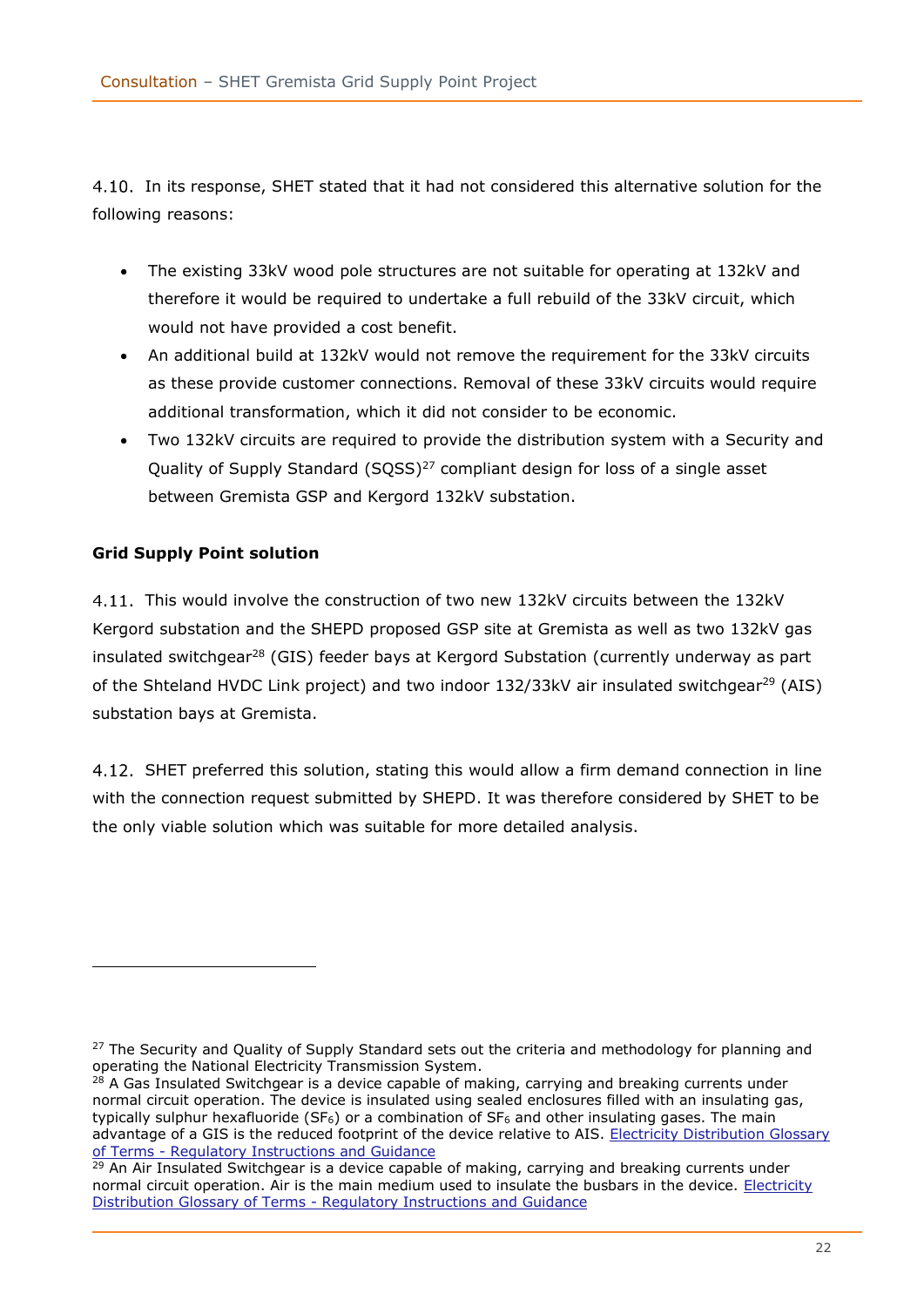4.13. Given SHET's view that this was the only feasible technical option, a full Cost Benefit Analysis (CBA) was not undertaken. All subsequent optioneering was therefore focused on determining the optimal sites and routes as well as the lowest cost technical solution.

### <span id="page-22-0"></span>**Further detail on the proposed GSP solution**

4.14. SHET's proposed solution required detailed studies for both the siting of the GSP and the preferred route for the transmission line. The following sections give details of the considerations by SHET's design teams for these issues.

#### <span id="page-22-1"></span>**GSP site location**

4.15. As the party responsible for the siting of the connection, SHEPD carried out the site optioneering exercise to determine the optimal location of the proposed GSP, with SHET offering technical input. The results of this evaluation were contained within the 'Shetland Gremista 132/33kV GSP Site Selection Report' which was submitted as part of SHET's MSIP submission and reviewed by Ofgem. A summary of the analysis in the site selection report can be found in Appendix 2 – [Summary of GSP site selection risk assessment.](#page-34-0)

A total of six sites were considered. Five of these sites were evaluated using a risk assessment which assessed the suitability of each location against operational, technical, economic, and environmental criteria defined through the Scottish and Southern Electricity Networks (SSEN) distribution substation site selection procedure. These options have been listed below.

#### <span id="page-22-2"></span>Option 0

4.17. It was initially proposed that that the GSP was to be located within the existing site boundaries of LPS.

4.18. SHEPD discounted this option after a joint review by both SHET and SHEPD of the available area within LPS boundaries. It was determined that the standard AIS design for two transformer buildings and associated control/33kV GIS hall building would not fit within the designated area.

#### <span id="page-22-3"></span>Option 1A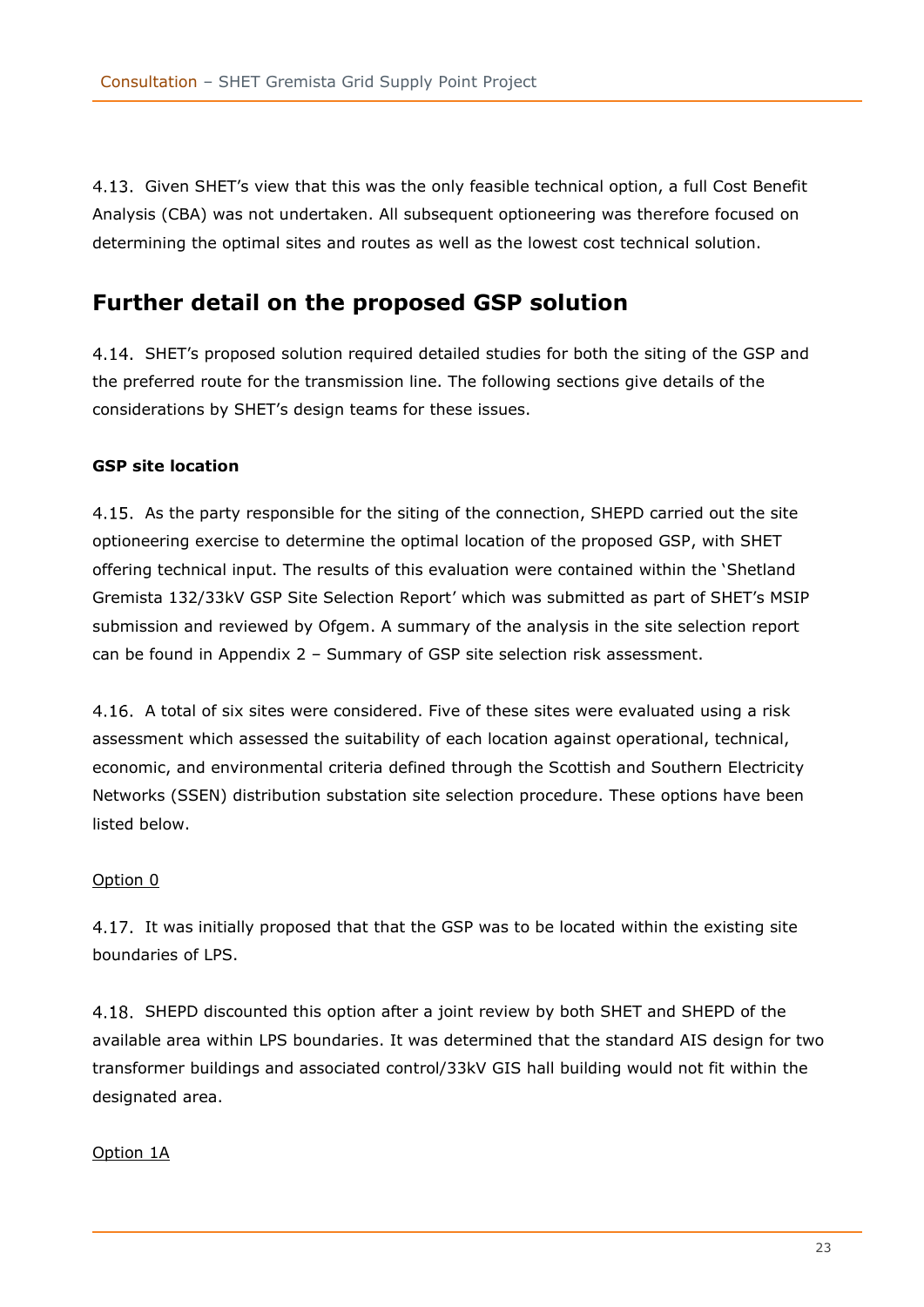4.19. This option was rejected due to the technical and environmental challenges of the diverting the South Burn of Gremista, a stream running through the proposed site. This would also likely have a significant cost increase compared to the other sites.

#### <span id="page-23-0"></span>Option 2

4.20. This option was rejected due to the site not being previously being allocated for development in the Shetland Island Council Local Development Plan (LDP). <sup>30</sup> Additionally, the site contains nationally important carbon-rich soils which may require further ground investigation works.

#### <span id="page-23-1"></span>Option 3

4.21. This option was rejected as it has only been designated in the LDP for light industrial use. There had also been a previous planning application in the area rejected.

#### <span id="page-23-2"></span>Option 4

4.22. This option was rejected due to significant amount of earthworks and peat management required.

#### <span id="page-23-3"></span>Option 1B

<span id="page-23-4"></span>Based on the results of the site selection report, SHET identified option 1B as the preferred option for the following reasons:

- Located near to LPS and the existing 33kV distribution network.
- It has already been designated for industrial development in the LDP.
- It would avoid the need to divert the South Burn of Gremista stream, as in the case for option 1A.
- Any visual impact would be limited.
- Less peat compared to other sites.

<sup>&</sup>lt;sup>30</sup> The Shetland Islands Local Development Plan sets out a strategy for the development of land in the Shetland Islands over the next 10-20 years: [Shetland Local Development Plan](https://www.shetland.gov.uk/downloads/file/1930/local-development-plan-2014)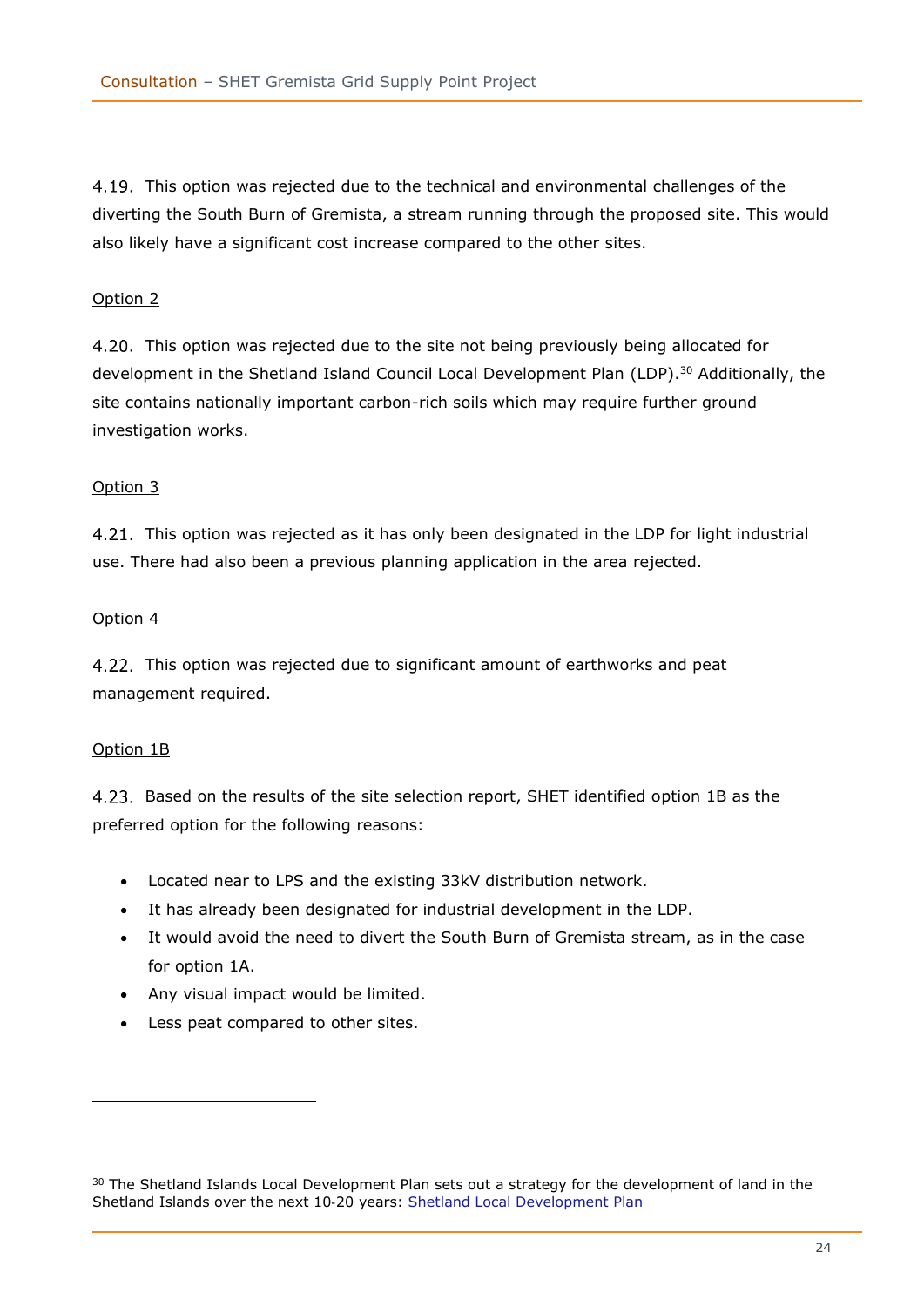#### <span id="page-24-0"></span>**Preferred route**

Full details of the optioneering undertaken by SHET relating to the routing options were provided in its 'Route Selection Study Report'. This report formed part of its MSIP submission and was reviewed by Ofgem.

4.25. In addition to the GSP connection, Mossy Hill wind farm<sup>31</sup> also requires connection to the substation at Kergord. Given the close proximity between the proposed GSP site and Mossy Hill, SHET undertook its route selection with an aim to deliver a transmission link to both Mossy Hill and the proposed GSP.

4.26. SHET state that this aim is in line with its obligation to facilitate the connection of renewables generators to the grid through an economical, efficient, and coordinated approach to transmission reinforcement.<sup>32</sup>

4.27. In accordance with the process outlined in the Holford Rules<sup>33</sup> and SHET's Routing Guidance,<sup>34</sup> a least-cost asset technology approach was adopted. This involves selection of the lowest cost solution that is technically feasible.

4.28. The least-cost asset technology option would involve the use of two Trident woodpole circuits running in parallel with each other. Further information on the configuration of these woodpoles can be found in Appendix 4 – [Trident woodpoles.](#page-39-0)

4.29. SHET divided the route into three sections for ease of comparative appraisal. These three sections are listed below.

- Entry into Kergord
- Entry into Gremista GSP
- Route south following the A970

<sup>&</sup>lt;sup>31</sup> Mossy Hill is a wind farm development based in Shetland.

<sup>&</sup>lt;sup>32</sup> Statutory duties under section 9(2) [Electricity Act 1989 \(legislation.gov.uk\)](https://www.legislation.gov.uk/ukpga/1989/29/contents)

<sup>&</sup>lt;sup>33</sup> These are rules, first created in 1959 by Lord Holford and since developed by transmission operators, which are commonly used to guide the routeing of overhead lines [SSEN Holford Rules](https://www.ssen-transmission.co.uk/media/4177/volume-4-appendix-21-holford-rules.pdf) <sup>34</sup> SEN Transmission's Routing Guidance (Procedures for Routeing Overhead Lines and Underground

Cables of 132kV and above)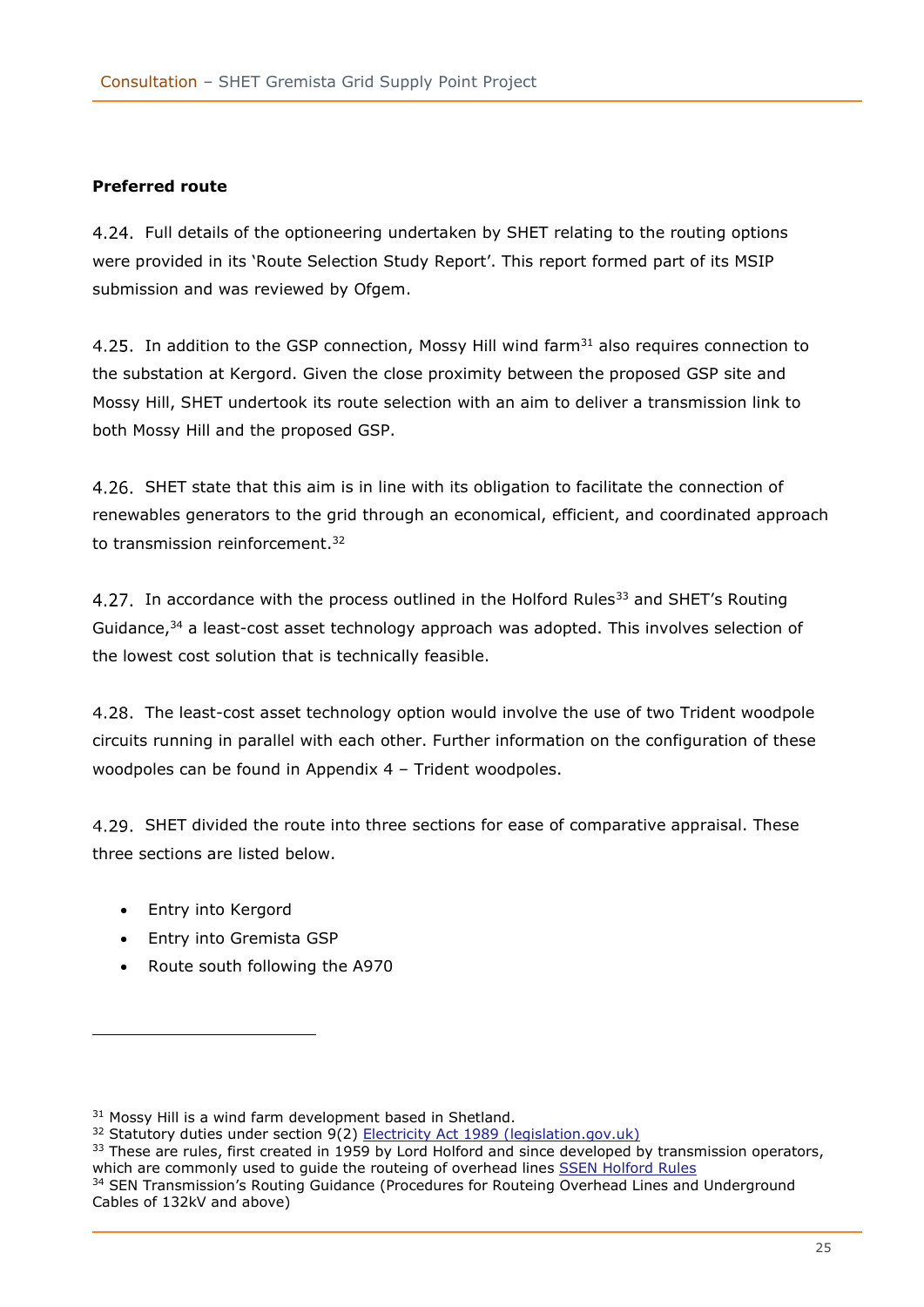#### <span id="page-25-0"></span>Entry into Kergord

4.30. SHET view the least-cost option as unsuitable as it does not have permission to construct new infrastructure within the exclusion zones<sup>35</sup> pre-agreed as part of the Shetland HVDC Link project. It also stated that Overhead Lines (OHLs) at this section of the route would present a consenting issue due to the proximity to a local Site of Special Scientific Interest (SSSI)<sup>36</sup>.

4.31. SHET determined that a cable solution would be suitable for this section of the route. All subsequent analysis was conducted on the basis that underground cable would be used for this section of the route.

#### Entry into Gremista

4.32. SHET view the least-cost option as unsuitable because placing new OHL infrastructure within Viking Wind Farm boundaries would require both a construction and maintenance and operations agreement with PEEL L&P Energy. In addition, the close proximity of the proposed Mossy Hill wind turbines to any OHLs would require a Risk Assessment as per ENA Engineering Recommendation L44.<sup>37</sup> They anticipate this assessment would conclude that there is insufficient topple and maintenance clearance between the assets, though this assessment has not been undertaken.

SHET determined that a cable solution would be suitable for this section of the route. All subsequent analysis was conducted on the basis that underground cable would be used for this section of the route.

#### <span id="page-25-1"></span>Route south following A970

4.34. SHET view the least-cost option as being suitable for this section of the route. Potential development constraints present on the other route sections, such as proximity to SSSIs,

36 NatureScot, Scotland's nature agency, define Sites of Special Scientific Interest as those areas of land and water that are considered to best represent natural heritage in terms of their flora, fauna, geology, geomorphology or a mixture of these features. It is a statutory designation under the Nature [Conservation \(Scotland\) Act 2004](https://www.legislation.gov.uk/asp/2004/6/contents) and confers a level of protection for the site.

<sup>&</sup>lt;sup>35</sup> The exclusion zones are legal land agreements which are in place to ensure landowners can maintain access to their land during construction.

<sup>37</sup> Energy Networks Association Separation Wind Turbines Overhead.pdf (spenergynetworks.co.uk)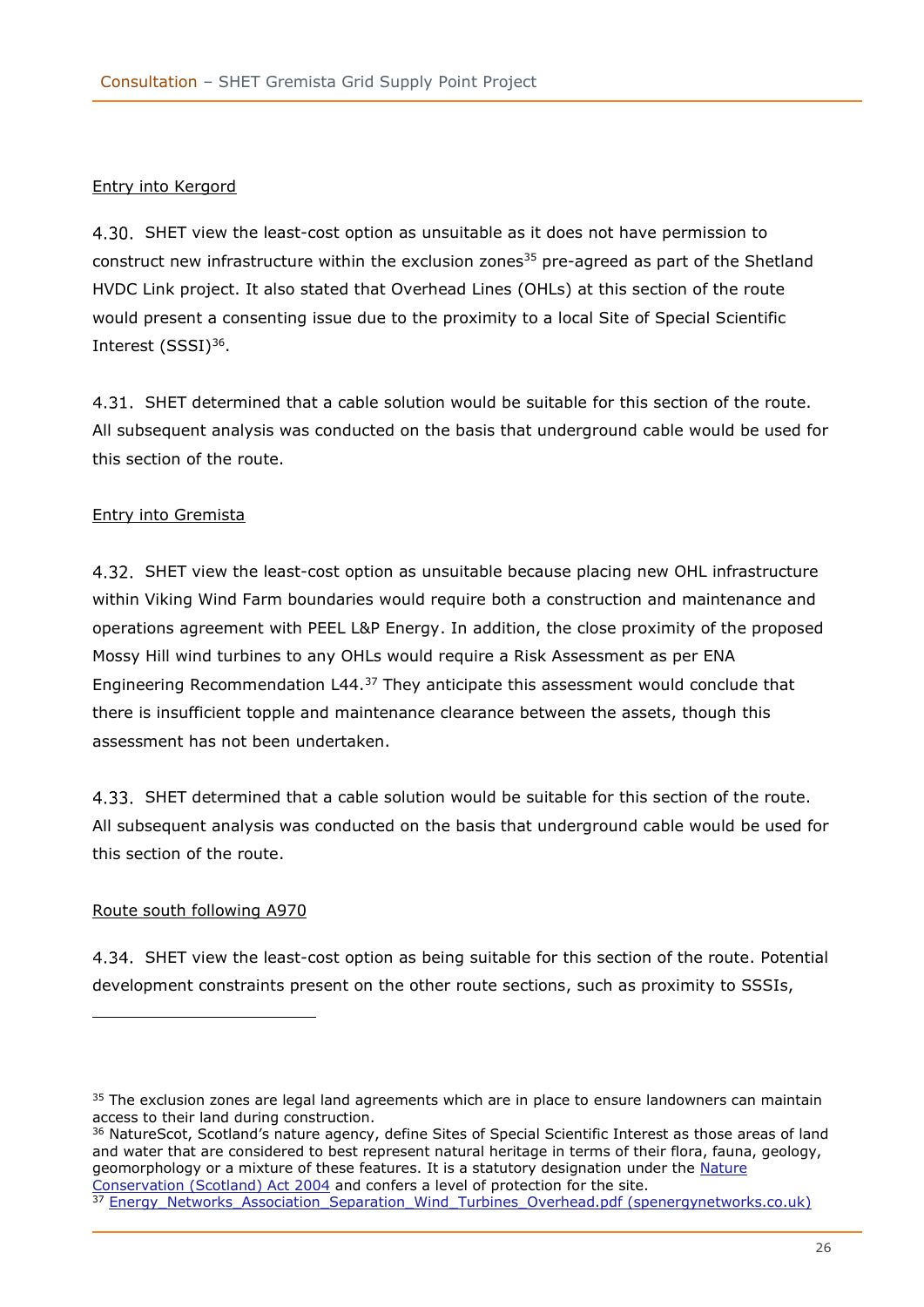were not observed on the central section of the route. All subsequent analysis was conducted on the basis that Trident woodpoles would be used on this section of the route.

#### <span id="page-26-0"></span>**Routing assessment methodology**

4.35. In its 'Alignment Consultation Document Kergord to Gremista', SHET outline the methodology for identifying the optimal route. This report was reviewed by Ofgem as part of the assessment of the options considered in meeting the needs case.

4.36. SHET state that the overall aim of the route alignment process was to develop a proposed alignment in a systematic manner, which is technically feasible, economically viable and could be anticipated to cause the least disturbance to the environment and those living in it, working in it, visiting or using it for recreational purposes.

4.37. The selection of the preferred route option was undertaken through a combination of operational, technical, economic, and environmental assessment scores for each of the routes using their defined route selection procedure. The assessment is based on a Red/Amber/Green (RAG) status using set criteria to provide a comparative score across the routing options.

The summary of this comparative analysis has been included in Appendix 3 - Preferred routing alignment.

### <span id="page-26-1"></span>**Ofgem's view on the potential solutions**

Following a detailed review of the analysis submitted by SHET, we are minded to agree that the construction of the GSP at the proposed site in Gremista, along with the associated 132kV OHL and cable infrastructure, is required to facilitate this connection. We set out the reasons for this view below.

#### <span id="page-26-2"></span>**High-level solutions**

4.40. We consider the high-level assessment of the overarching options was appropriate in this case. This avoided the possibility uneccessarily undertaking detailed analysis for options which could be identified as unviable from the outset.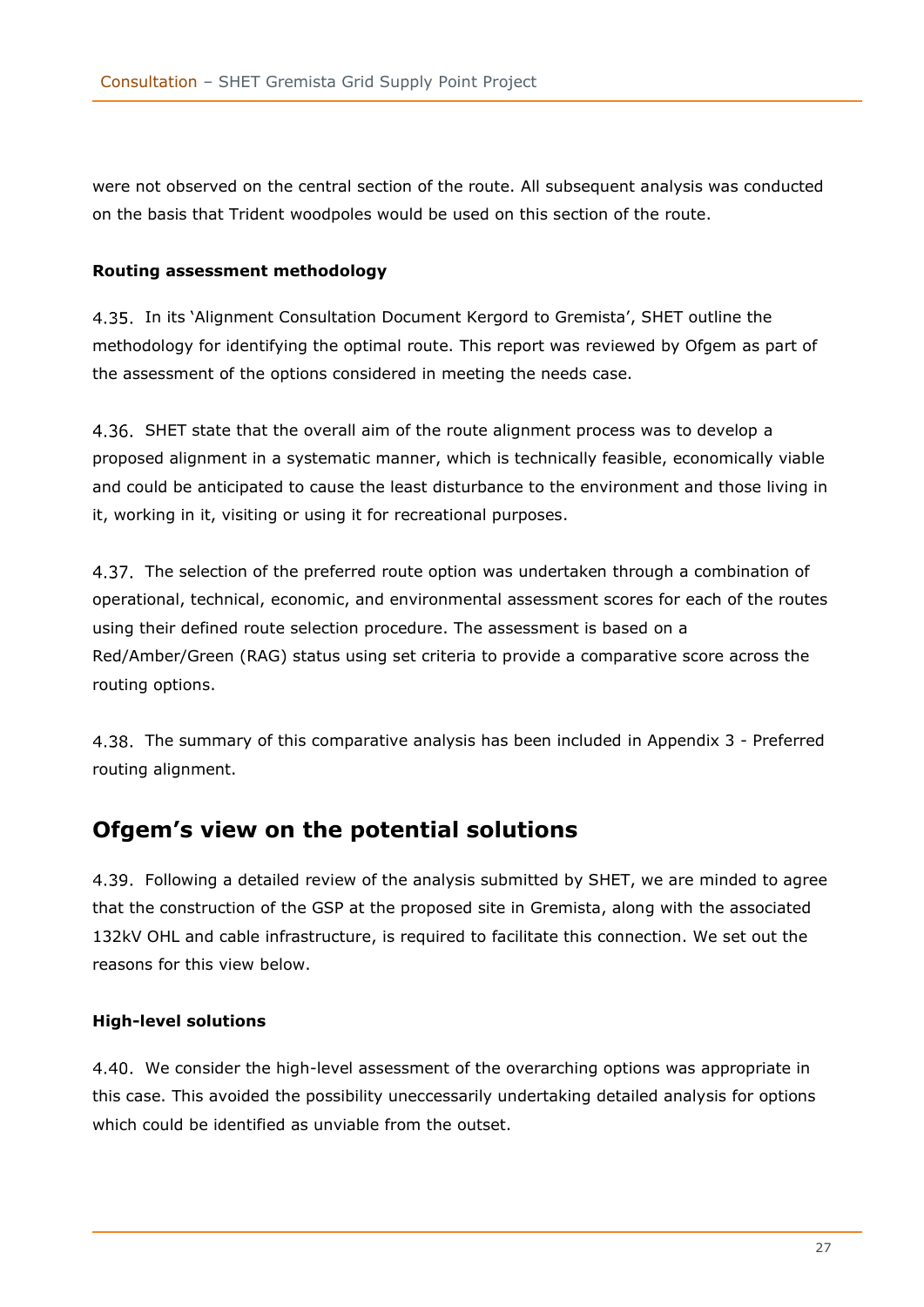We view that a 'do nothing' option is not viable given SHET is required to provide a transmission connection in accordance with its various statutory duties<sup>38</sup> and licence obligations, including SLC D4A. Additionally, we agree that an alternative enduring solution to LPS must be found as it currently supplying the majority of local demand in Shetland.

4.42. We view that the lack of a 'market based' solution was justified given that there is presently no transmission infrastructure on Shetland.

4.43. We do not view a 33kV option from Kergord as being viable. We do not consider that it would be economic and efficient given the number of distribution circuits required, based on typical capacity. Additionally, this solution would run in parallel to the connection to the Mossy Hill wind farm and would therefore not represent a coordinated approach to transmission reinforcement.

4.44. We view the reasons given to discount the uprating of the existing 33kV infrastructure for transmission, described in paragraph [4.10,](#page-21-1) as being valid. As the 33kV woodpole structures are not capable of operating at 132kV, a full rebuild of the existing infrastructure would not have been economical.

4.45. We view the GSP and associated 132kV linear circuit as representing the most appropriate high-level solution which allows SHET to fulfil its obligation to deliver a firm demand connection to SHEPD as the range of alternative 33kV options are not considered to be economical.

We do not consider that undertaking a full CBA was necessary as part of the high-level optioneering process as the alternative options presented by SHET were not appropriate.

#### <span id="page-27-0"></span>**Site selection**

4.47. In our view, the site selection process undertaken by SHET evidences a robust analysis of the available options. We note that consideration has been given to relevant risk factors, which are included in Appendix 2 - [Summary of GSP site selection risk assessment.](#page-34-0)

<sup>38</sup> Statutory duties under section 9(2) [Electricity Act 1989 \(legislation.gov.uk\)](https://www.legislation.gov.uk/ukpga/1989/29/contents)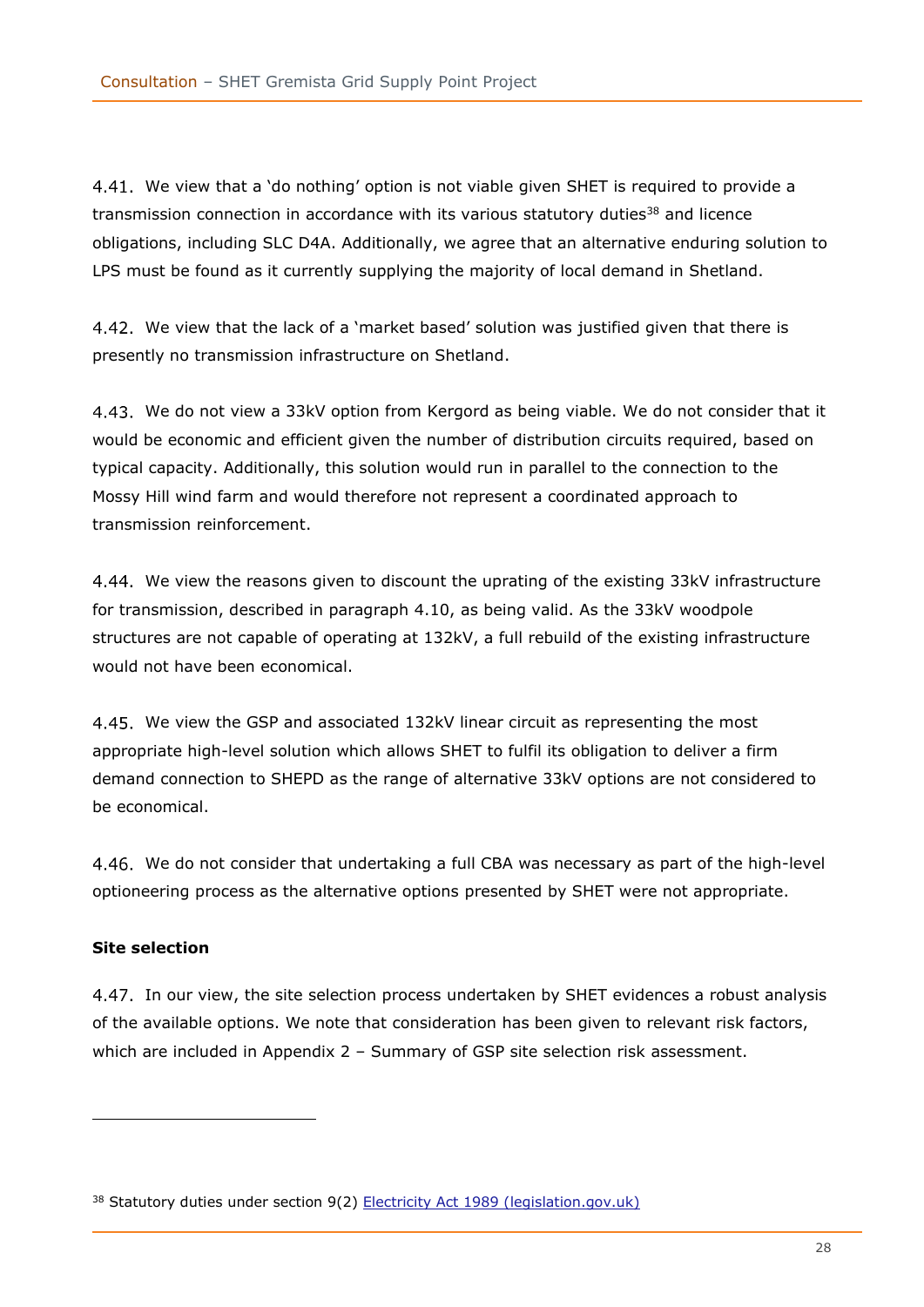We view option 0 as being unsuitable due to the inability of the proposed site to house the standard AIS design for two transformer buildings and associated control building.

We view option 1A as being unsuitable due to the additional technical and environmental challenges of the diverting the South Burn of Gremista and the impact this would have on the costs of the project.

4.50. We view option 2 as being unsuitable as the site has not been designated within the LDP as being suitable for development, along with the potential risk for developmental constraints caused by the presence of Class 1 soils.<sup>39</sup>

4.51. We view option 3 as being unsuitable due to planning applications to utilise the site having been refused as a consequence of its closeness to a neighbouring residential area, along with its designation as a site for light industrial use only.

We view option 4 as being unsuitable due to significant peat depth across the site, which would have implications in terms of planning and approval from the Scottish Environment Protection Agency (SEPA). A Peat Management Plan would likely be required for any planning application associated with this site.

We view option 1B as being the optimal site for the proposed GSP for the reasons cited in the site selection report and set out in paragraph [4.23](#page-23-4) above.

#### <span id="page-28-0"></span>**Route selection**

4.54. Our view is that the comparative analysis conducted as part of the dedicated route selection report represents a comprehensive analysis which gives due consideration to relevant risk factors. The specific factors considered have been included in [Appendix 3](#page-35-0) – [Preferred routing alignment.](#page-35-0)

## <span id="page-28-1"></span>**Our minded-to position on the proposed project**

<sup>&</sup>lt;sup>39</sup> Defined by NatureScot, Scotland's nature agency, as nationally important carbon-rich soils, deep peat and priority peatland habitat. These are likely to be areas of high conservation value. [Carbon and](https://www.nature.scot/professional-advice/planning-and-development/planning-and-development-advice/soils/carbon-and-peatland-2016-map)  [Peatland 2016 map | NatureScot](https://www.nature.scot/professional-advice/planning-and-development/planning-and-development-advice/soils/carbon-and-peatland-2016-map)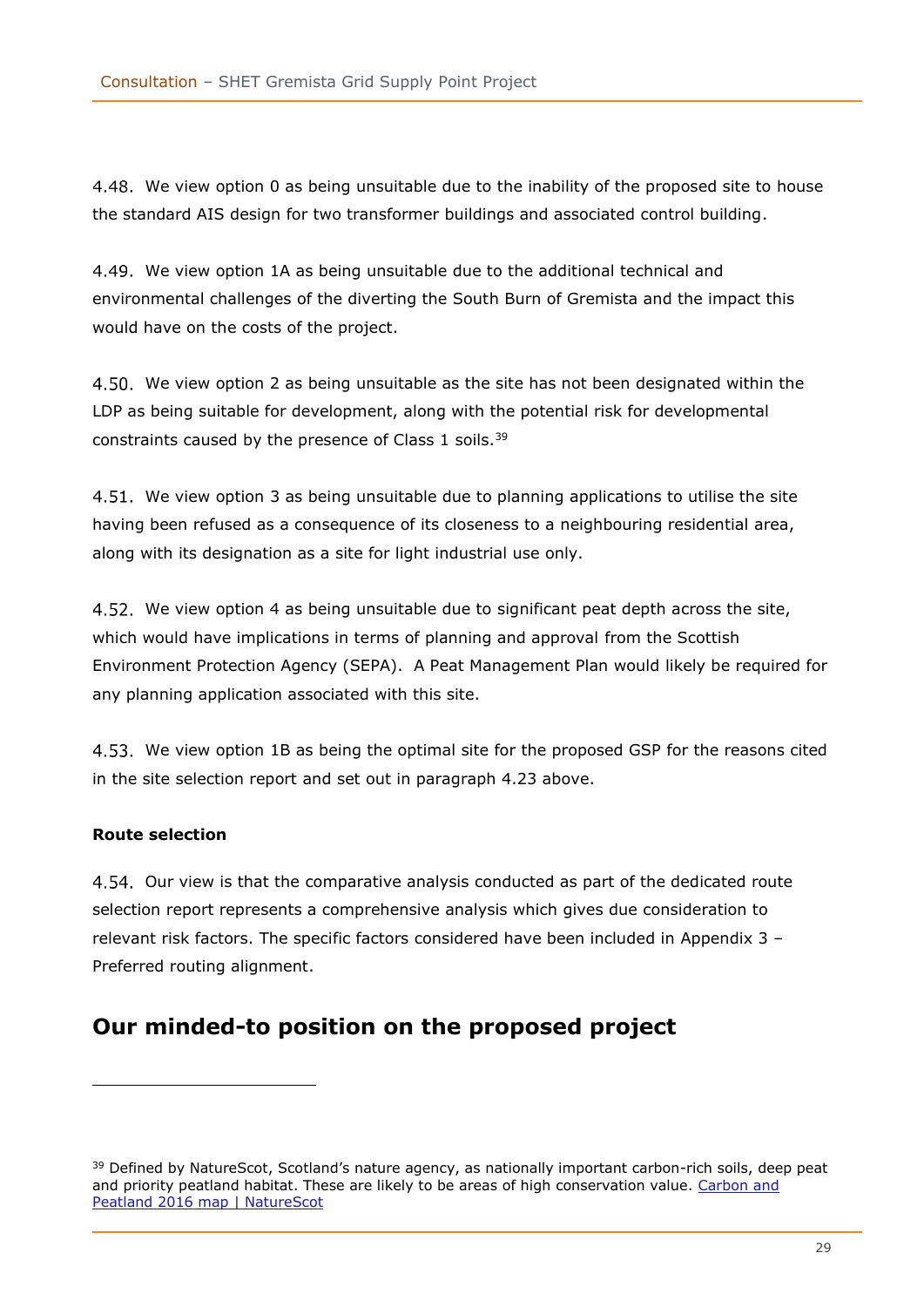4.55. Our review has concluded that the establishment of a GSP in Gremista is the most appropriate option which addresses the needs case. Therefore, our minded-to view is that the Gremista GSP represents the optimal solution.

4.56. The range of benefits the option would bring include:

- It would complete the whole system process which has included to date the approval of the LT09 Shetland HVDC Final Needs Case<sup>40</sup> and SHEPD Shetland Whole System contribution. 41
- It would avoid the need for significant additional investment to maintain the existing LPS by procuring a new enduring solution.
- Demand would primarily be supplied from a source of low carbon power rather from than a diesel power station.

Accordingly, we are minded to accept the justification for the Gremista GSP project.

<sup>&</sup>lt;sup>40</sup> [Shetland transmission project: Decision on Final Needs Case and Delivery Model | Ofgem](https://www.ofgem.gov.uk/publications/shetland-transmission-project-decision-final-needs-case-and-delivery-model) <sup>41</sup> [Decision on Scottish Hydro Electric Power Distribution's proposals to contribute towards proposed](https://www.ofgem.gov.uk/publications/decision-scottish-hydro-electric-power-distributions-proposals-contribute-towards-proposed-electricity-transmission-links-shetland-western-isles-and-orkney) 

[electricity transmission links to Shetland, Western Isles and Orkney | Ofgem](https://www.ofgem.gov.uk/publications/decision-scottish-hydro-electric-power-distributions-proposals-contribute-towards-proposed-electricity-transmission-links-shetland-western-isles-and-orkney)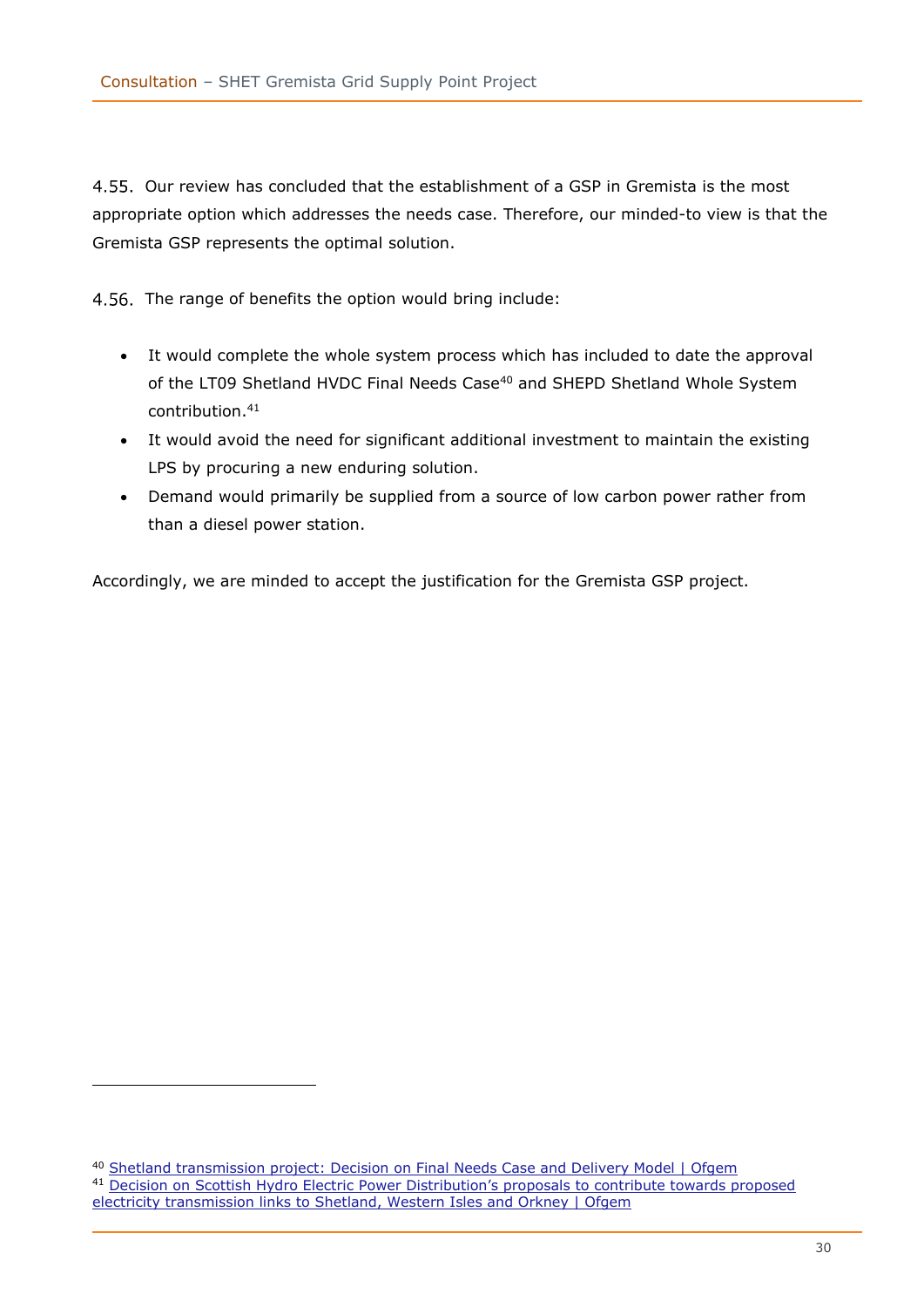# <span id="page-30-0"></span>**5. Consultation proposal summary**

 $5.1.$ We are proposing to accept the needs case for the Gremista GSP project and the preferred option presented by SHET in addressing this needs case.

The decision on the needs case and preferred option is the first stage in a two-stage  $5.2.$ process, with a decision on the efficient costs of the delivery of the project being made following the January 2023 MSIP submission window to allow greater cost certainty to be achieved.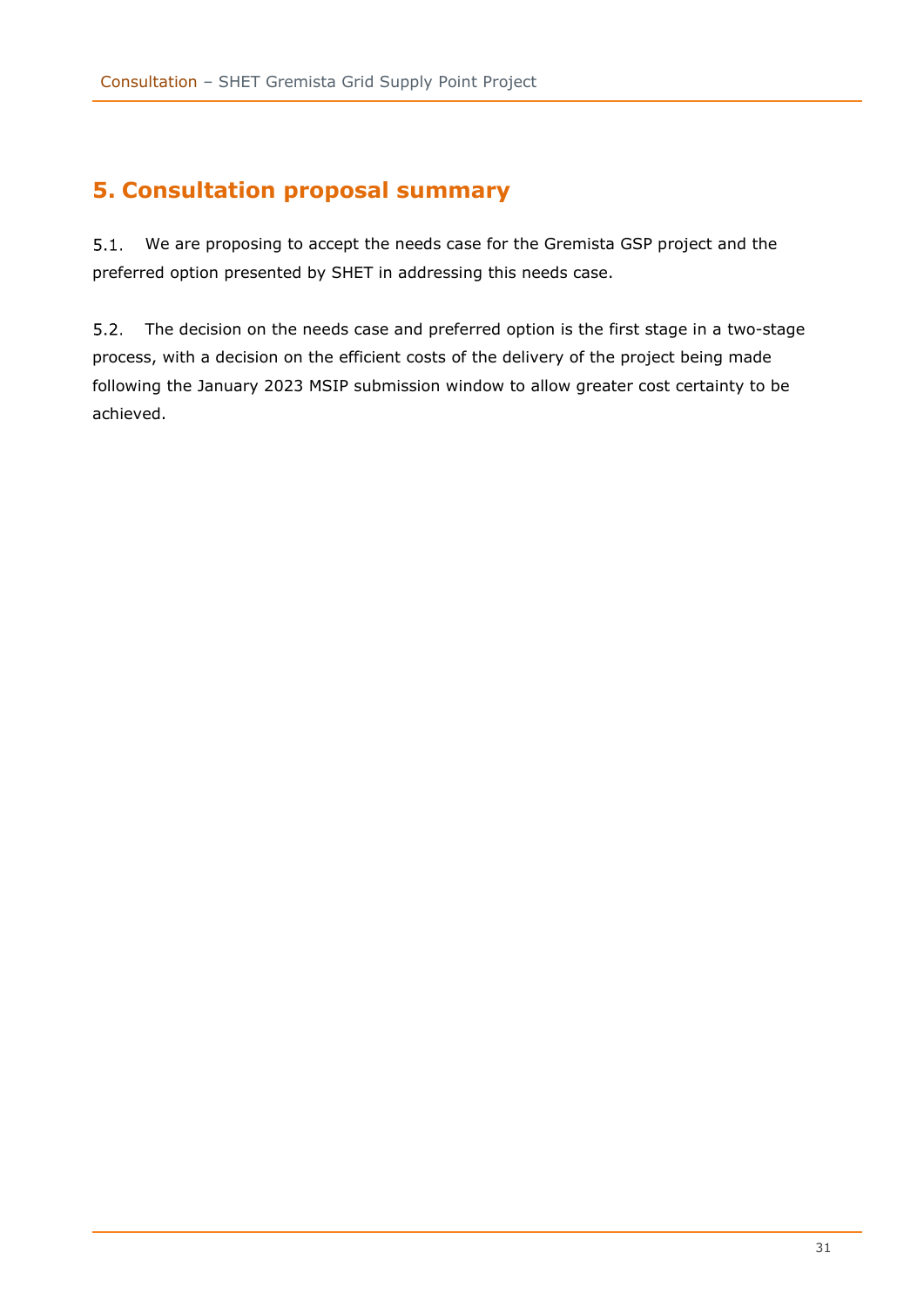# <span id="page-31-0"></span>**6. Next steps**

 $6.1.$ We welcome your responses to this consultation, both generally, and in particular on the specific questions in Chapters 3 and 4. Please send your response to [riioelectricitytransmission@ofgem.gov.uk.](mailto:riioelectricitytransmission@ofgem.gov.uk) The deadline for response is 24 May 2022.

 $6.2.$ We will aim to conclude our assessment of SHET's Gremista GSP project with a provisional decision in June 2022.

6.3. Once a final submission including cost details has been submitted by SHET, which it expects to do in January 2023, we will seek to establish the efficiency of the proposed costs. Our approach to assessing network company costs relies on a combination of bespoke review and comparison across the companies, as appropriate to the nature of the cost.

 $6.4.$ We will also consider changes in the connection scope or capital expenditure programme where this may have an impact on the needs cases and optioneering.

In the event that we decide that SHET should be funded for this project, it will be  $6.5.$ categorised as an evaluative Price Control Deliverable (PCD). Given the potential level of difference in materiality between the delivery modes, we consider it appropriate to protect consumer interests by reviewing the delivery.

 $6.6.$ Further work will be necessary to set explicit outputs, delivery dates and the profile of the project allowances for the PCD, after which we will undertake a statutory consultation to make the relevant changes to the licence in line with SpC 3.14.10.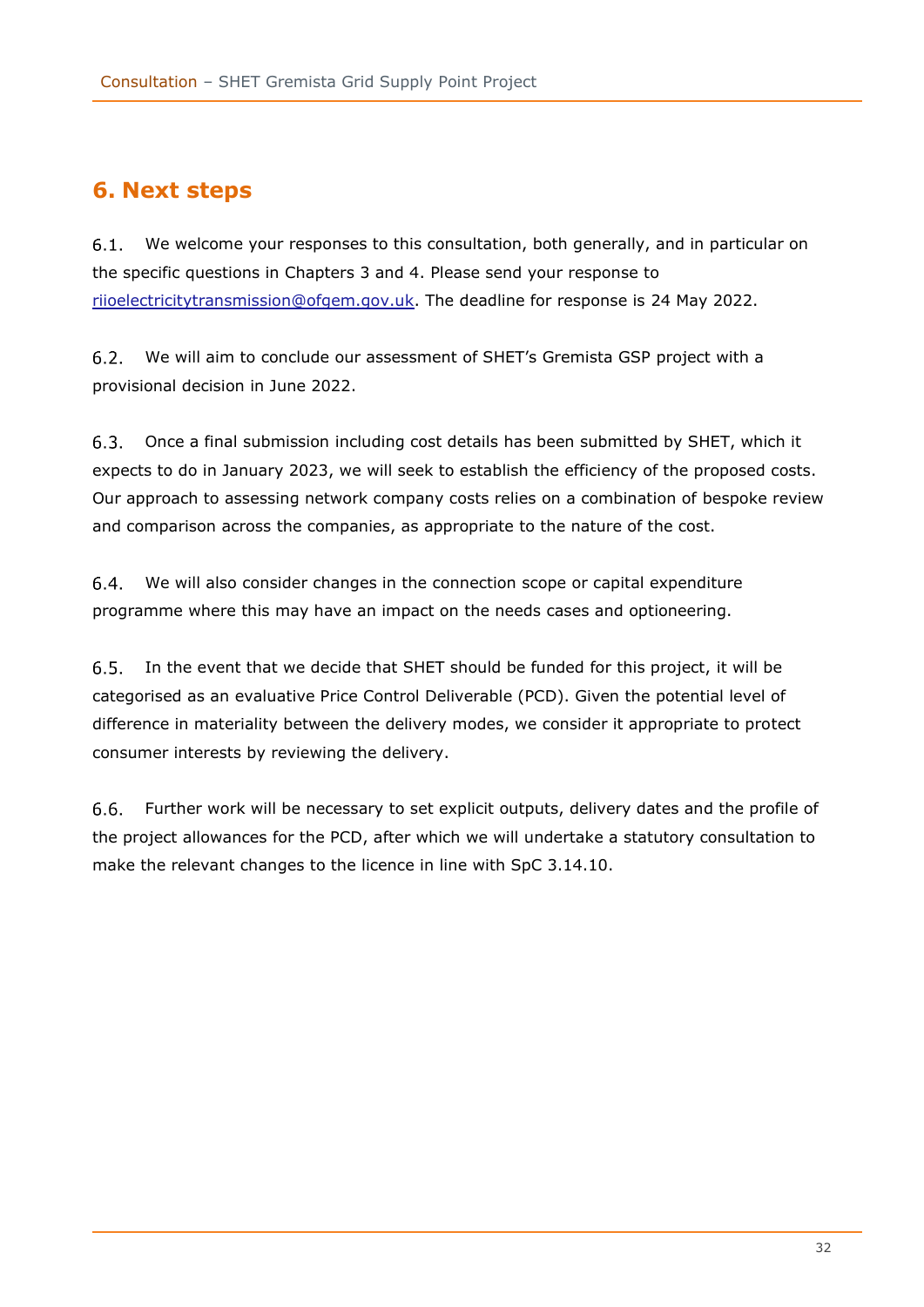# <span id="page-32-0"></span>**Appendices**

### **Index**

| <b>Appendix</b> | <b>Name of appendix</b>                       | Page no. |
|-----------------|-----------------------------------------------|----------|
|                 | Consultation questions                        | 33       |
|                 | Summary of GSP site selection risk assessment | 34       |
|                 | Preferred routing alignment                   | 35       |
|                 | Trident woodpoles                             | 39       |
|                 | Privacy notice on consultations               | 40       |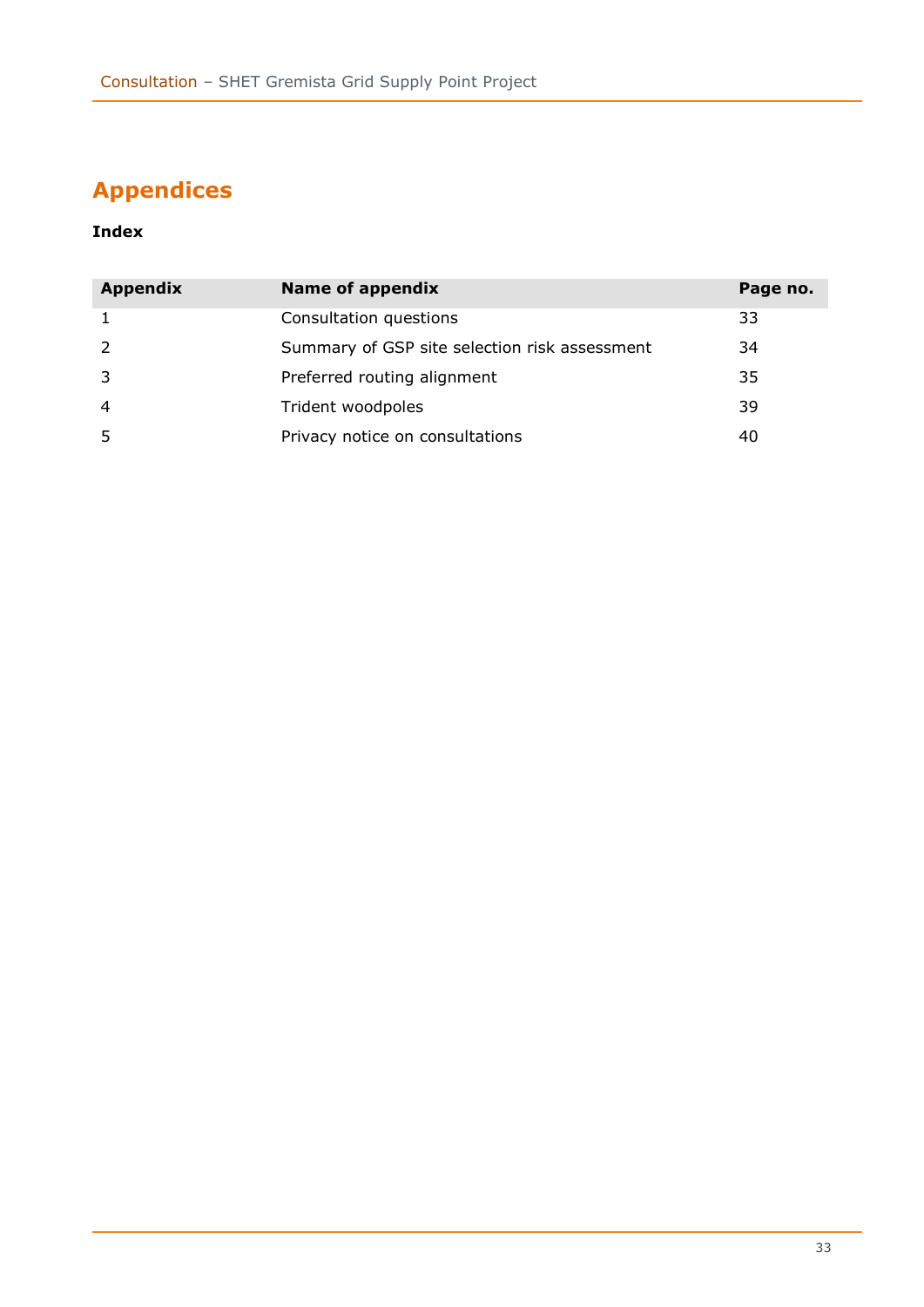# <span id="page-33-0"></span>**Appendix 1 – Consultation questions**

| <b>Question Number</b> | Question                                                             |
|------------------------|----------------------------------------------------------------------|
|                        | Do you agree with our view on the validity of the needs case for the |
|                        | Gremista GSP MSIP Project?                                           |
|                        | Do you agree with our technical assessment of the range of solutions |
|                        | to meet the needs case?                                              |
|                        | Do you agree with our minded-to view on the solution proposed by     |
|                        | SHET?                                                                |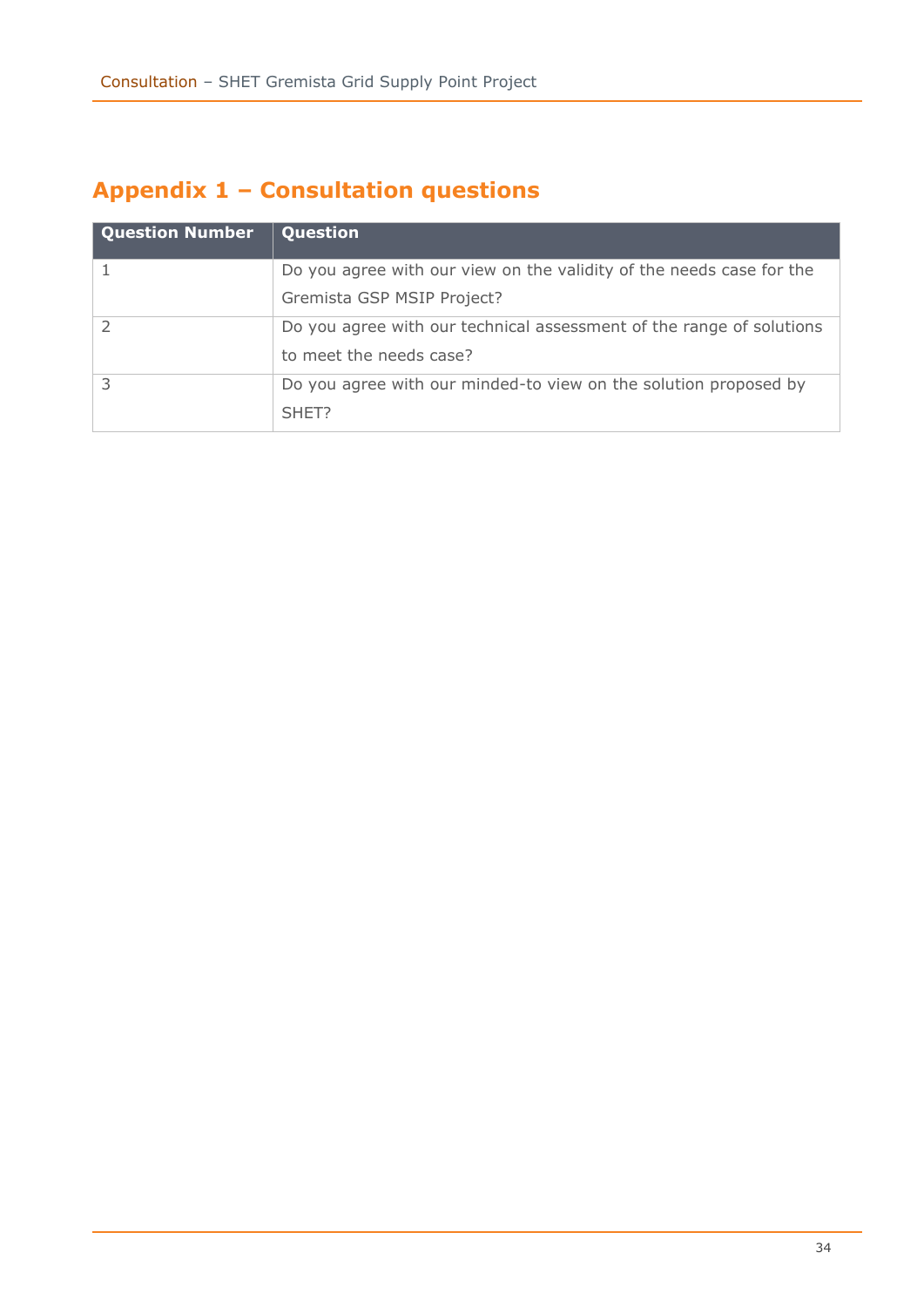# <span id="page-34-0"></span>**Appendix 2 – Summary of GSP site selection risk assessment**

The results of the 'Shetland Gremista 132/33kV GSP Site Selection Report', which was submitted as part of SHET's MSIP submission, are summarised below.

Each topic within the environmental, technical, and cost categories were considered by SHET in terms of the potential for the site to be constrained and a RAG rating was applied.

The specific risk factors considered as part of the report included:

- Ownership of the site
- Environmental
- Ground conditions/civil works
- Access
- Planning
- **Services**

|               |                                | <b>Site Selection Summary</b>    |                                    |                                    |
|---------------|--------------------------------|----------------------------------|------------------------------------|------------------------------------|
| <b>Number</b> | <b>Land Option Description</b> | <b>Total Red</b><br><b>Items</b> | <b>Total Amber</b><br><b>Items</b> | <b>Total Green</b><br><b>Items</b> |
|               |                                |                                  |                                    | 31                                 |
| 1A            |                                |                                  |                                    | 37                                 |
| 1B            |                                |                                  |                                    | 40                                 |
|               |                                |                                  | 11                                 | 35                                 |
|               |                                |                                  | 14                                 | 32                                 |
|               |                                |                                  |                                    | 38                                 |

The RAG ratings were defined as follows:

- Green: Low potential for the development to be constrained
- Amber: Medium potential for the development to be constrained
- Red: High potential for the development to be constrained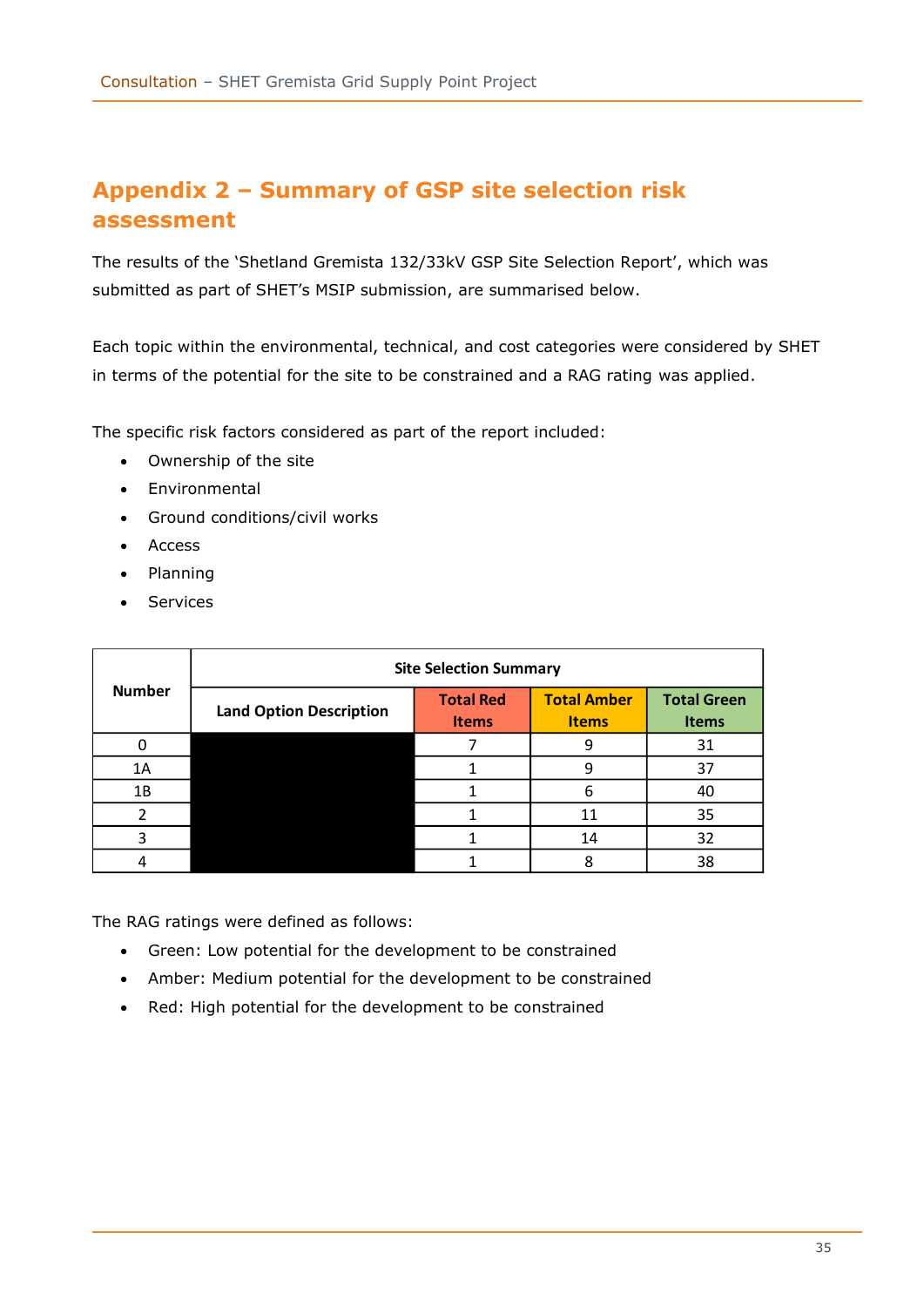# <span id="page-35-0"></span>**Appendix 3 – Preferred routing alignment**

SHET states that the overall aim of the route alignment process was to develop a proposed alignment in a systematic manner, which is technically feasible, economically viable and could be anticipated to cause the least disturbance to the environment and those living in it, working in it, visiting or using it for recreational purposes. The topics considered as part of the alignment process have been included below.

| <b>Topic</b>                     | <b>Specific aspect of the topic</b>                                                                 |
|----------------------------------|-----------------------------------------------------------------------------------------------------|
| <b>Environmental Constraints</b> |                                                                                                     |
| Natural Heritage                 | Designations                                                                                        |
|                                  | <b>Protected Species</b>                                                                            |
|                                  | <b>Habitats</b>                                                                                     |
|                                  | Ornithology                                                                                         |
|                                  | Hydrology, Geology and Hydrogeology                                                                 |
| Cultural Heritage                | Designations                                                                                        |
|                                  | Cultural Heritage Assets                                                                            |
| People                           | Proximity to dwellings                                                                              |
| Landscape and Visual             | Designations                                                                                        |
|                                  | Landscape Character                                                                                 |
|                                  | Visual                                                                                              |
| Land Use                         | Agriculture                                                                                         |
|                                  | Recreation                                                                                          |
| Planning                         | Proposals                                                                                           |
| <b>Technical Constraints</b>     |                                                                                                     |
| Infrastructure                   | Major crossings (132 kV, 275 kV, Rail, 200+m wide river,<br>navigable canal, gas or hydro pipeline) |
|                                  | Road crossings                                                                                      |
| <b>Environmental Design</b>      | Elevation                                                                                           |
|                                  | Atmospheric pollution                                                                               |
|                                  | Contaminated land                                                                                   |
|                                  | Flooding                                                                                            |
| <b>Ground Conditions</b>         | Terrain                                                                                             |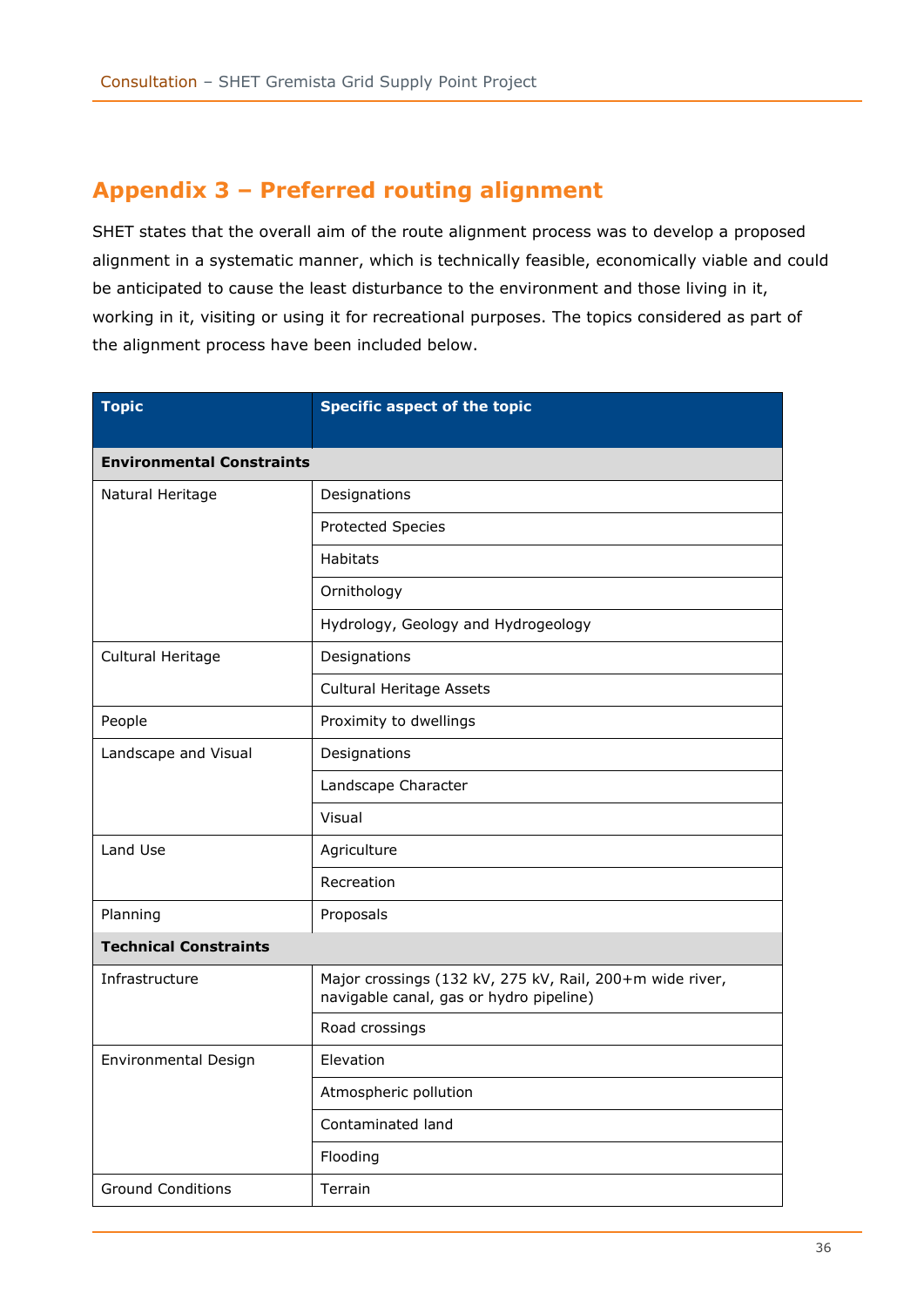|                             | Rock                                       |
|-----------------------------|--------------------------------------------|
|                             | Peat                                       |
| Construction/Maintenance    | Access                                     |
|                             | Angle towers                               |
|                             | Angles of deviation                        |
|                             | Cable haul road                            |
| Proximity                   | Clearance distance                         |
|                             | Windfarms                                  |
|                             | Communication masts                        |
|                             | Urban environments                         |
|                             | Metallic pipelines                         |
| Design                      | Reactive compensation (HVAS circuits only) |
|                             | Joint bays and link box chambers           |
| <b>Economic Constraints</b> |                                            |
| Capital                     | Construction                               |
|                             | <b>Diversions</b>                          |
|                             | Public road improvements                   |
|                             | Tree felling                               |
|                             | Land Assembly                              |
|                             | Consent mitigations                        |
| Operational                 | Inspections                                |
|                             | Maintenance                                |

The results of the analysis have been summarised below. In assigning a RAG description, consideration was also given by SHET to the relative importance or sensitivity of the environmental or technical feature in question. For example, direct interactions with international natural heritage designations would be classed red; interactions with blanket bog habitat would be classed amber over interactions with moorland or coniferous plantation, which would be classed green.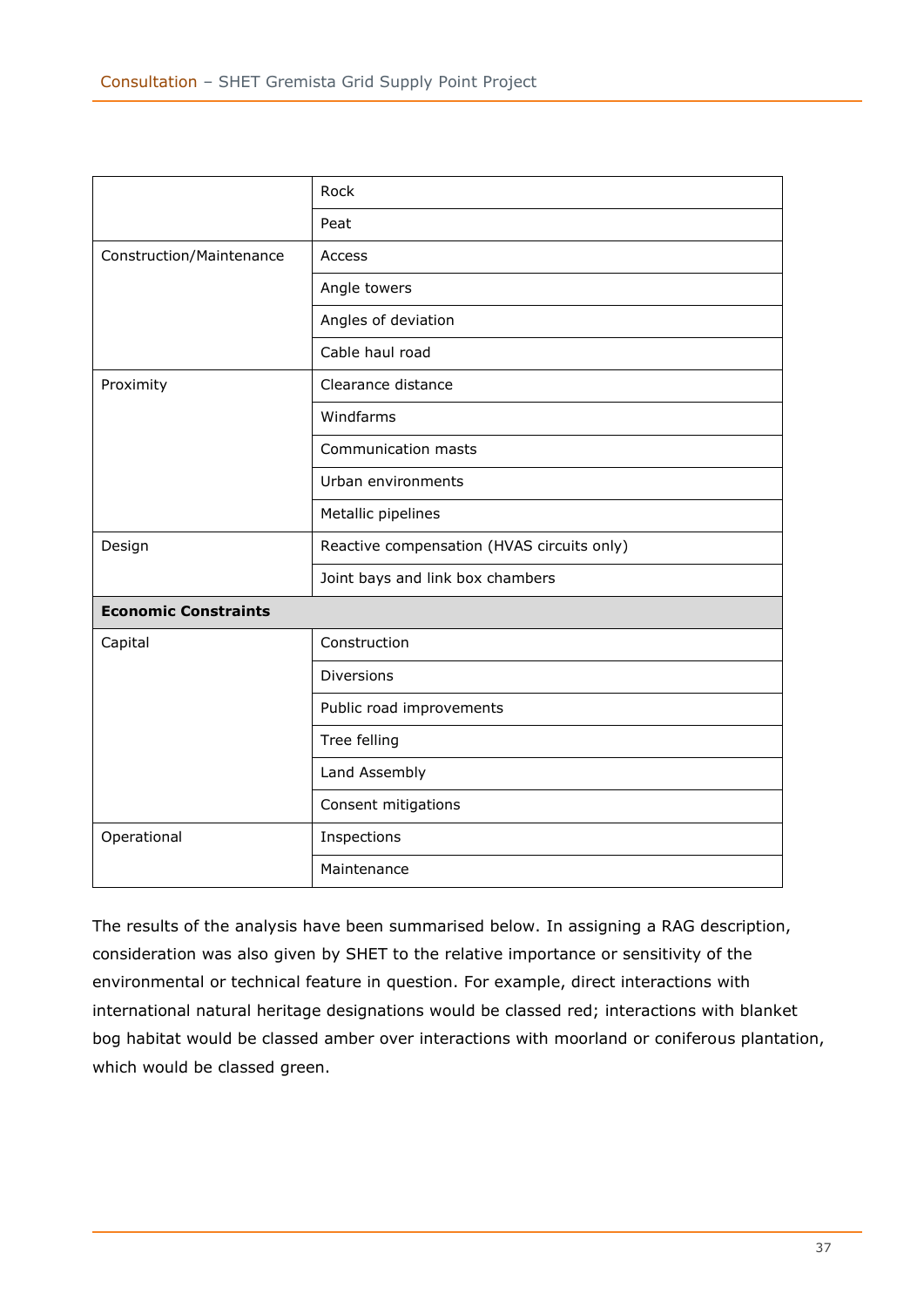| <b>Section</b>                           | <b>Option</b> |    | <b>Total Red Items   Total Amber Items  </b> | <b>Total Green Items</b> |
|------------------------------------------|---------------|----|----------------------------------------------|--------------------------|
| Section 1: Kergord<br><b>Entry Cable</b> |               | 8  | 13                                           | 15                       |
|                                          |               | 8  | 11                                           | 17                       |
|                                          |               | 11 | 8                                            | 17                       |
|                                          | 4             | 6  | 13                                           | 17                       |
| Section 2: OHL section                   |               |    |                                              | 21                       |
| Section 3: Gremista<br><b>GSP</b>        |               | 5  | 6                                            | 26                       |
|                                          |               |    |                                              | 27                       |
|                                          |               |    |                                              | 25                       |

The RAG ratings were defined as follows:

- Green: Low potential for the development to be constrained
- Amber: Medium potential for the development to be constrained
- Red: High potential for the development to be constrained

An illustration of the alignments for the routing options has been included below. The route options correspond to the options outlined in the previous RAG table.

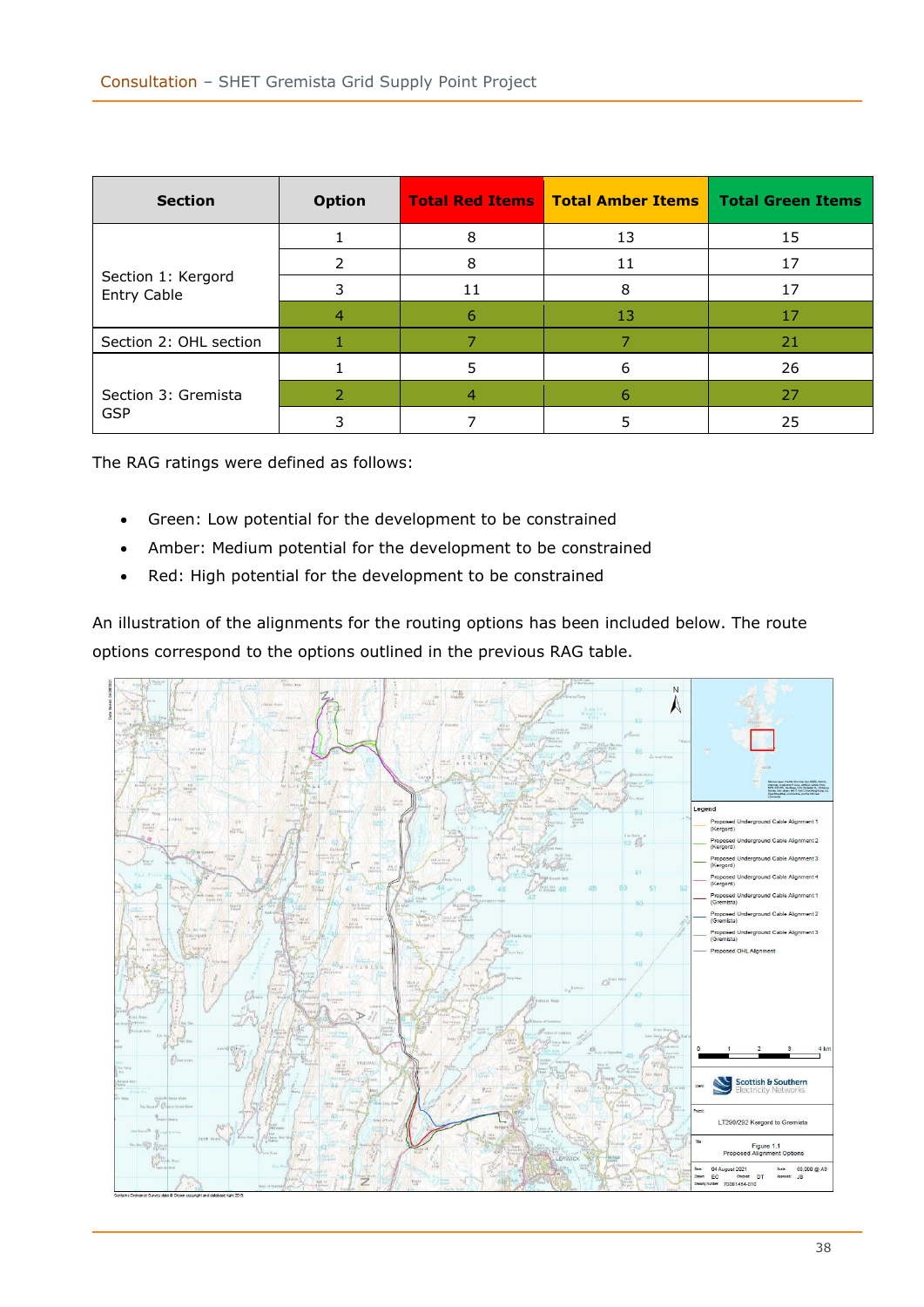An illustration of the preferred alignments for the routing options has been included below. In line with the preferred options outlined in the previous table:

- Option 4 has been selected for the section of the circuit entering Kergord
- Option 2 has been selected for the section of the circuit entering the proposed GSP site
- Option 1 has been selected for the OHL section of the route (no other options were presented for this section)

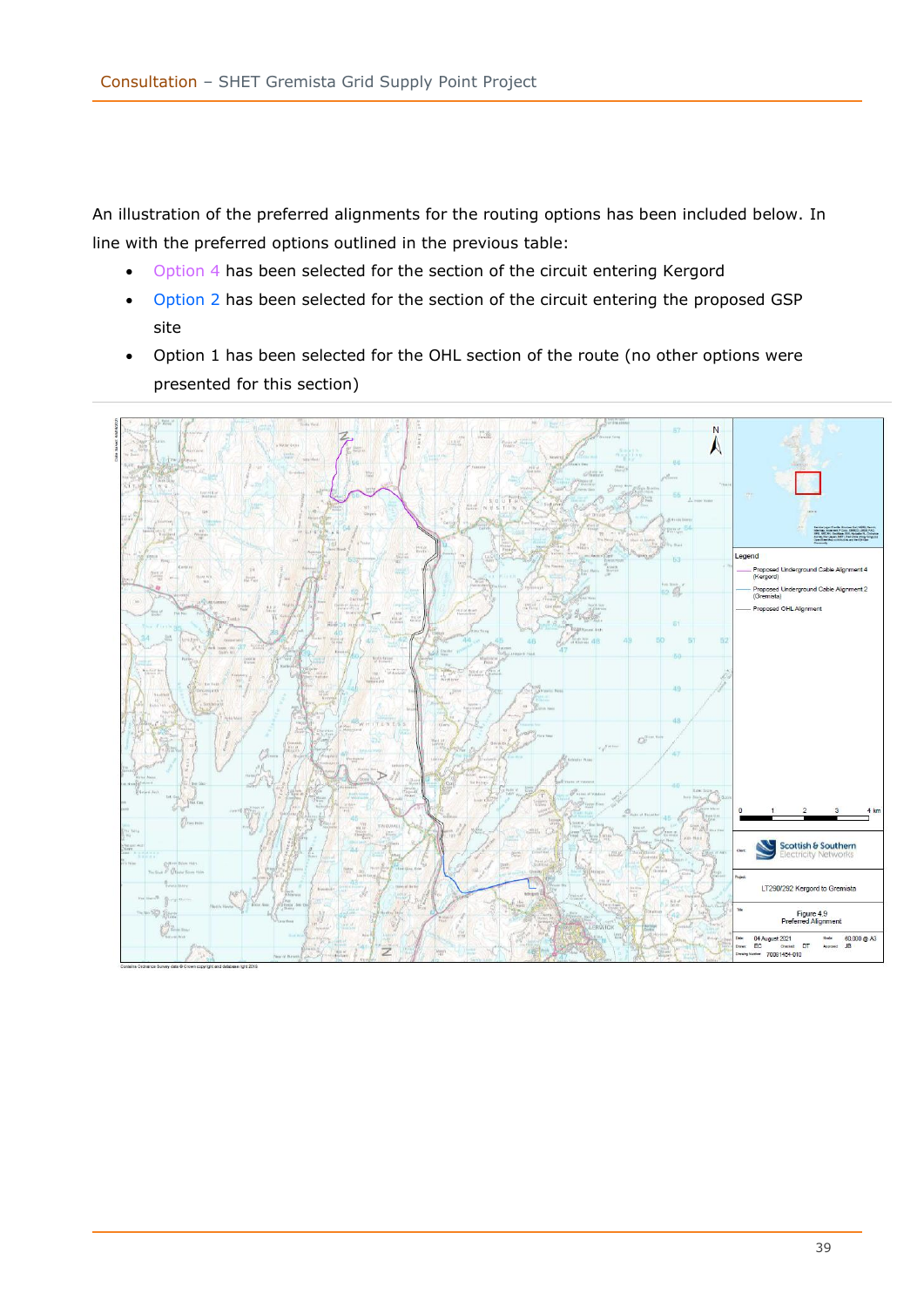# <span id="page-39-0"></span>**Appendix 4 – Trident woodpoles**

The proposed low-profile Trident woodpoles would have a nominal height of approximately 11-17m, inclusive of insulators and support. This is necessary to achieve the required statutory ground clearance of 6.7m. The spacing between poles would vary depending on topography and altitude. The distance between the two OHLs would be a minimum of 30m. The span length would be approximately 80m.

The image on the below left demonstrates the typical configuration of a Trident woodpole. The image below right shows a comparison of the scale of the proposed 132kV transmission infrastructure relative to the existing 33kV infrastructure.



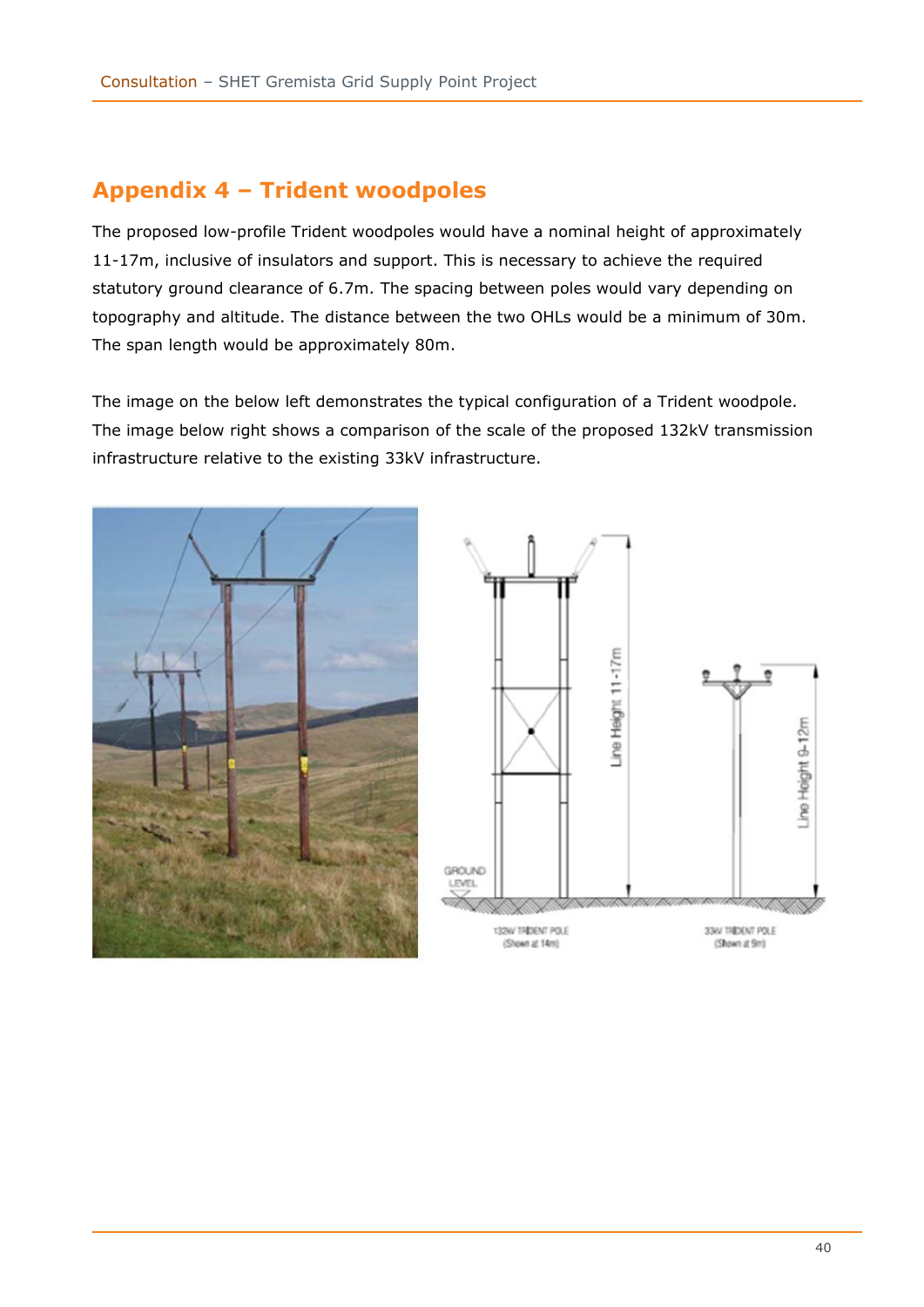## <span id="page-40-0"></span>**Appendix 5 – Privacy notice on consultations**

#### **Personal data**

The following explains your rights and gives you the information you are entitled to under the General Data Protection Regulation (GDPR).

Note that this section only refers to your personal data (your name address and anything that could be used to identify you personally) not the content of your response to the consultation.

#### **1. The identity of the controller and contact details of our Data Protection Officer**

The Gas and Electricity Markets Authority is the controller, (for ease of reference, "Ofgem"). The Data Protection Officer can be contacted at [dpo@ofgem.gov.uk](mailto:dpo@ofgem.gov.uk)

#### **2. Why we are collecting your personal data**

Your personal data is being collected as an essential part of the consultation process, so that we can contact you regarding your response and for statistical purposes. We may also use it to contact you about related matters.

#### **3. Our legal basis for processing your personal data**

As a public authority, the GDPR makes provision for Ofgem to process personal data as necessary for the effective performance of a task carried out in the public interest. i.e. a consultation.

#### **3. With whom we will be sharing your personal data**

*(Include here all organisations outside Ofgem who will be given all or some of the data. There is no need to include organisations that will only receive anonymised data. If different organisations see different set of data then make this clear. Be a specific as possible.)*

### **4. For how long we will keep your personal data, or criteria used to determine the retention period.**

Your personal data will be held for *(be as clear as possible but allow room for changes to programmes or policy. It is acceptable to give a relative time e.g. 'six months after the project is closed')*

#### **5. Your rights**